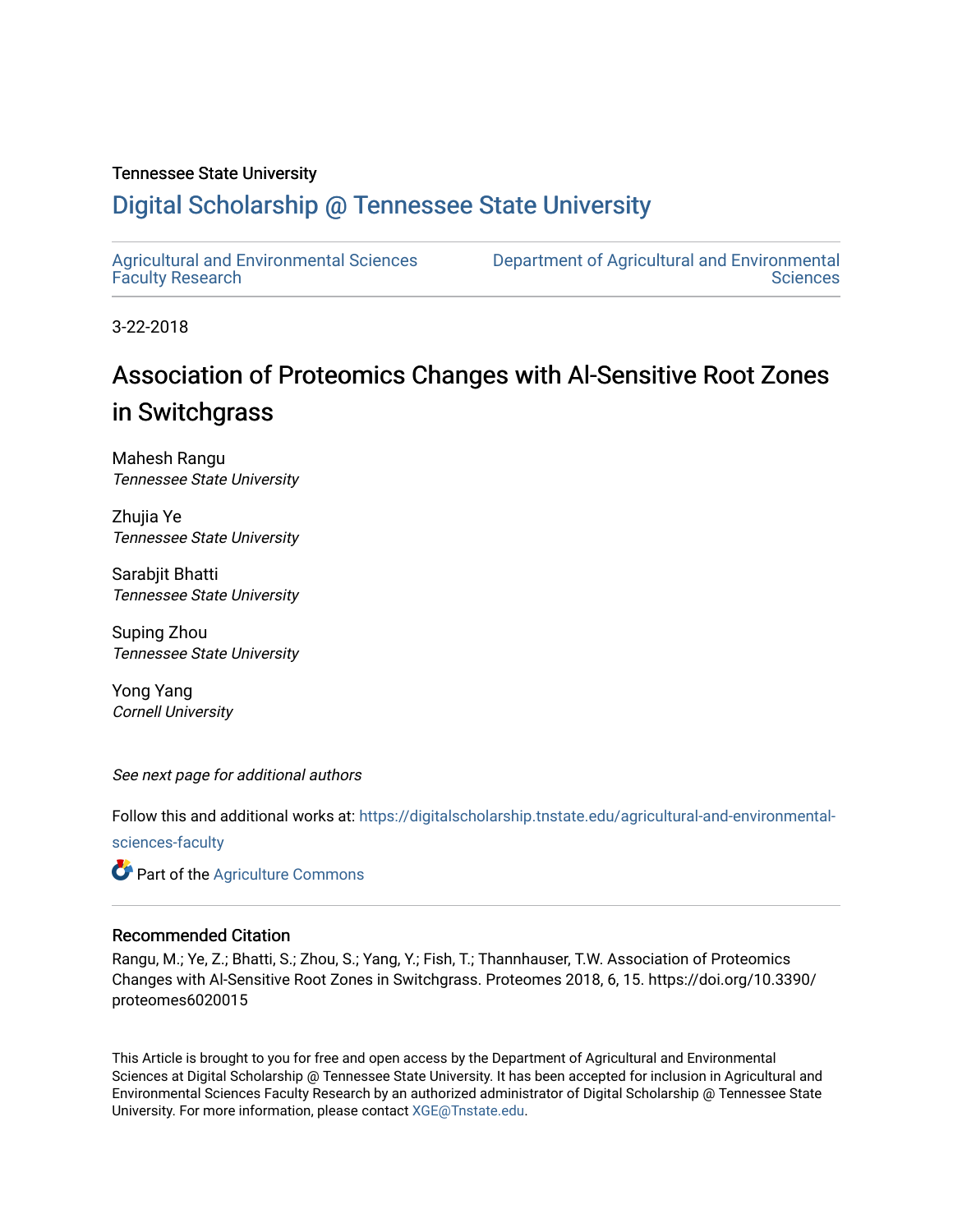## Authors

Mahesh Rangu, Zhujia Ye, Sarabjit Bhatti, Suping Zhou, Yong Yang, Tara Fish, and Theodore W. **Thannhauser**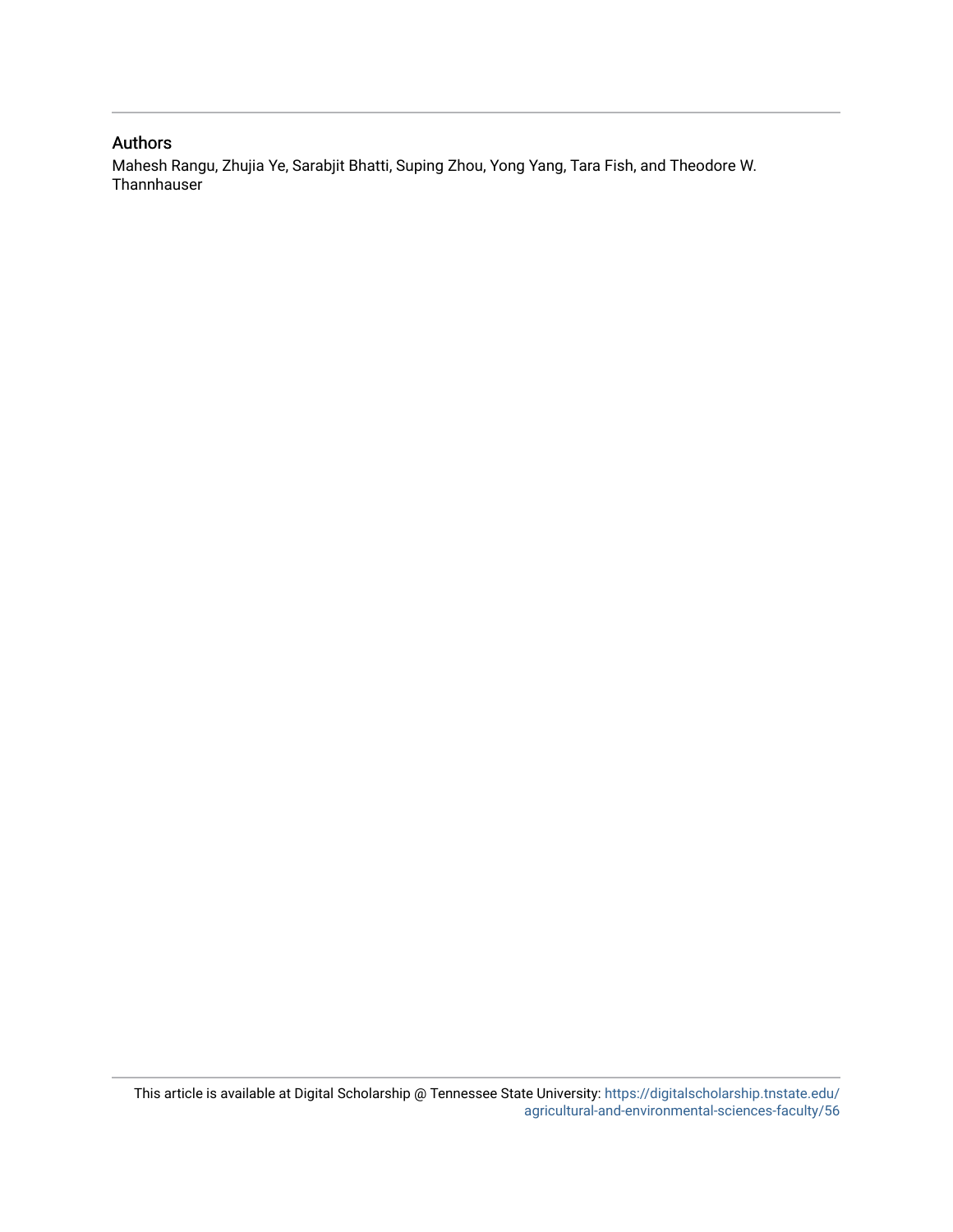

*Article*

# **Association of Proteomics Changes with Al-Sensitive Root Zones in Switchgrass**

**Mahesh Rangu <sup>1</sup> , Zhujia Ye <sup>1</sup> , Sarabjit Bhatti <sup>1</sup> , Suping Zhou 1,\*, Yong Yang <sup>2</sup> , Tara Fish <sup>2</sup> and Theodore W. Thannhauser 2,\***

- <sup>1</sup> Department of Agricultural and Environmental Sciences, College of Agriculture, Tennessee State University, 3500 John Merritt Blvd, Nashville, TN 37209, USA; mahesh.rng@gmail.com (M.R.); zye@my.tnstate.edu (Z.Y.); sbhatti@tnstate.edu (S.B.)
- <sup>2</sup> R.W. Holley Center for Agriculture and Health, USDA-ARS, Cornell University, Ithaca, NY 14853, USA; yy44@cornell.edu (Y.Y.); tlf26@cornell.edu (T.F.)
- **\*** Correspondence: zsuping@tnstate.edu (S.Z.); tt34@cornell.edu (T.W.T.); Tel.: +1-615-963-2465 (S.Z.); +1-607-255-8808 (T.W.T.)

Received: 20 November 2017; Accepted: 21 March 2018; Published: 22 March 2018



**Abstract:** In this paper, we report on aluminum (Al)-induced root proteomic changes in switchgrass. After growth in a hydroponic culture system supplemented with  $400 \mu M$  of Al, plants began to show signs of physiological stress such as a reduction in photosynthetic rate. At this time, the basal 2-cm long root tips were harvested and divided into two segments, each of 1-cm in length, for protein extraction. Al-induced changes in proteomes were identified using tandem mass tags mass spectrometry (TMT-MS)-based quantitative proteomics analysis. A total of 216 proteins (approximately 3.6% of total proteins) showed significant differences between non-Al treated control and treated groups with significant fold change (twice the standard deviation; FDR adjusted *p*-value < 0.05). The apical root tip tissues expressed more dramatic proteome changes (164 significantly changed proteins; 3.9% of total proteins quantified) compared to the elongation/maturation zones (52 significantly changed proteins, 1.1% of total proteins quantified). Significantly changed proteins from the apical 1-cm root apex tissues were clustered into 25 biological pathways; proteins involved in the cell cycle (rotamase FKBP 1 isoforms, and CDC48 protein) were all at a reduced abundance level compared to the non-treated control group. In the root elongation/maturation zone tissues, the identified proteins were placed into 18 pathways, among which proteins involved in secondary metabolism (lignin biosynthesis) were identified. Several STRING protein interaction networks were developed for these Al-induced significantly changed proteins. This study has identified a large number of Al-responsive proteins, including transcription factors, which will be used for exploring new Al tolerance genes and mechanisms. Data are available via ProteomeXchange with identifiers PXD008882 and PXD009125.

**Keywords:** TMT-quantitative proteomics; chromatin remodeling; genome expression reprogramming; protein sumoylation; protein folding; transcription factors; selective gene transcription and translation; physiological stress

#### **1. Introduction**

Low soil acidity (pH < 5.5) affects about 40% of the world's arable land [\[1\]](#page-12-0). In such soils, the release of excessive amount of Al ions  $(A<sup>3+</sup>)$  has been identified as the major growth-limiting factor that is causing a reduction in crop production [\[2–](#page-12-1)[4\]](#page-12-2). Susceptible plants develop a stunted root system, resulting in a smaller root to shoot ratio [\[5](#page-12-3)[,6\]](#page-12-4). Under the worst scenarios, sensitive plant roots turn brown and die. As most agricultural crop species are susceptible to Al toxicity, the development of tolerant plants is very important for sustaining plant production in affected areas.

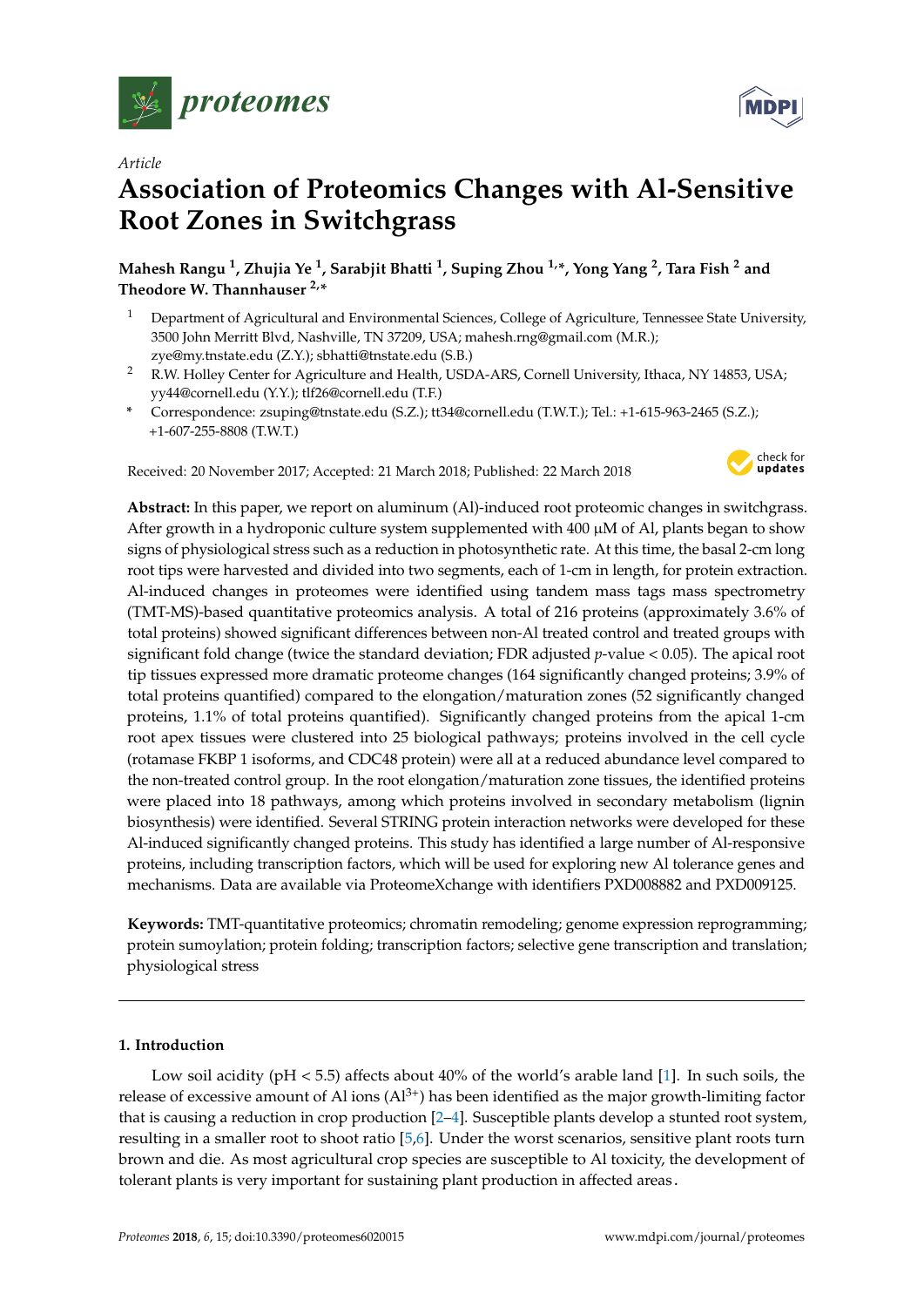Switchgrass (*Panicum virgatum*) is native to the US and Canada. This grass is used as a model crop in bioenergy studies [\[7](#page-12-5)[,8\]](#page-12-6). It is known to produce high biomass yield with minimal need for water and fertilizer. It is extremely tolerant to a plethora of environmental stresses that include acid soil ( $pH < 4.9$ ) that contains high levels of  $Al^{3+}$  ions [\[9\]](#page-12-7). In our greenhouse studies to screen for Al tolerant plants, we found that switchgrass is highly tolerant to Al stress. In hydroponic culture, these plants were able to survive up to 800  $\mu$ M Al<sup>3+</sup> ion (unpublished data, Rangu and Zhou, Tennessee State University, Nashville, TN, USA).

The vertical profile of root tip is divided distally into root-cap, cell division, cell elongation, and maturation zones. The toxic effects of Al occur primarily in the cell division and cell elongation zones. Babourina and Rengel (2009) showed that the primary sites for  $Al^{3+}$  entry were at the meristem and distal elongation zones.  $Al^{3+}$  uptake also occurs via the cortex and epidermis of the mature root zone [\[10\]](#page-12-8). Studies with maize and sorghum have shown that the root distal transition zone is highly sensitive to Al. To overcome this, Al-resistant plants have evolved effective strategies that precisely localize root citrate exudation to the specific site where the greatest root damage can occur [\[11\]](#page-12-9). When cells enter the maturation phase, they are no longer very sensitive to Al. Therefore, cells in these distinct root zones respond differently to Al exposure, which could result from the expression of different genes.

The word "proteome" refers to the total amount of proteins expressed in an organism or in a cell at a certain time [\[12\]](#page-12-10). Alterations in the composition of the proteome are one of the major processes used by plants to develop tolerance to suboptimal conditions [\[13](#page-12-11)[–20\]](#page-12-12). In previous studies, we demonstrated that under Al stress, tomato plants undergo systemic proteome changes [\[21\]](#page-12-13). When compared for Al tolerance/sensitivity, tomato plant roots showed Al toxicity symptoms (brownish color) under 100 µM  $AIK_2SO_4$ , pH 4.5, whereas the switchgrass roots remained healthy looking (white color with much lateral root growth) at 400  $\mu$ M AlK<sub>2</sub>SO<sub>4</sub>, pH 4.5. This study was carried out to identify Al-induced proteome changes in switchgrass in order to understand the underlying Al tolerance mechanisms.

#### **2. Materials and Methods**

#### *2.1. Preparation of Seedling Plants and Al Treatment*

Switchgrass seeds were surface sterilized by soaking in a diluted commercial bleach solution (50%) for 10 min followed by 5 rinses with sterile distilled water. Seeds were germinated in sterile deionized water at 29 ◦C under slow agitation on a rotary shaker for 3 days. Seedlings were transferred into seed cubes to grow to the three-leaf stage when they were transferred into hydroponic tubes. An Al-treatment system was constructed using 6-inch (15.24 cm) diameter PVC pipes [\[22\]](#page-13-0). For the control treatments, each tube was filled with 10 L of a modified Magnavaca's nutrient solution [\[23\]](#page-13-1). For the Al-treatments, the tubes were filled with the same solution supplemented with  $400 \mu M$ AlK<sub>2</sub>SO<sub>4</sub>, pH 4.5 [\[21\]](#page-12-13). Solutions were refreshed every ten days. The pH of the solution was measured daily to ensure that it remained below 5.0. Three biological replicates were performed. Each replicate comprised 30 plants. Plants were arranged using a randomized block design.

#### *2.2. Physiological Data Collection*

Every 7 days, leaf photosynthetic rate, stomatal conductance, and transpiration rate of fully expanded leaves were collected using a LI-COR 6400 Portable-Photosynthesis-System (Li-COR Inc., Lincoln, NE, USA). At harvest, 20 uniform-sized plants in each replicate block were selected to record root lengths, plant heights (from the bottom of the tiller to the top of the latest node), and fresh mass.

#### *2.3. Tissue Collection and Preparation of Protein Samples*

Tissues were collected 30 days after the initiation of treatments when plants showed physiological stress symptoms under Al-treated conditions. Two root sections were collected separately: the apical 1-cm cell division that contained root cap and meristem tissues and some elongating cells (Segment 1),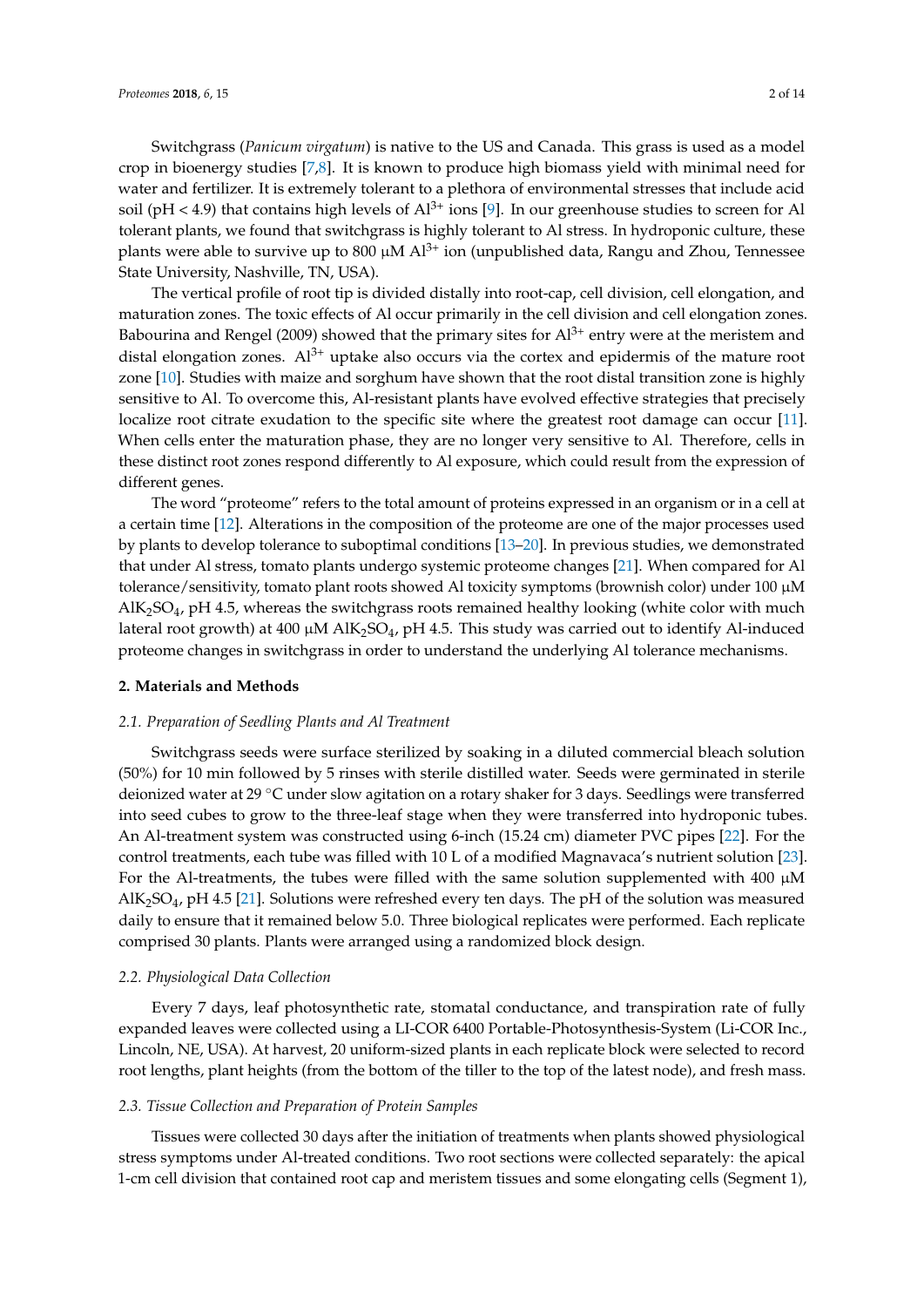<span id="page-4-0"></span>and the next apical 1-cm elongatio[n](#page-4-0) that had some maturation zone tissues (Segment 2) (Figure 1). After dissection from plants, tissues were frozen in liquid nitrogen immediately in a Magenta Box placed in a CryoDewar. When tissues were collected from all the plants in the biological replicate, the tissues were wrapped in a piece of aluminum foil and stored at -80 °C until protein extraction.



Figure 1. The switchgrass root tissues for proteomics analysis. Segment 1 is the apical root tip tissues **Figure 1.** The switchgrass root tissues for proteomics analysis. Segment 1 is the apical root tip tissues that includes root cap, meristematic cell, and some elongating cells, and Segment 2 is the upper 1-cm long region that contains elongation and maturation zone tissues. The two root segments were harvested separately. harvested separately.

For protein extraction, frozen tissues were ground to a fine powder and the powdered samples For protein extraction, frozen tissues were ground to a fine powder and the powdered samples were washed in a series of solutions: 10% trichloroacetic acid (TCA) in acetone, 80% methanol/0.1 M were washed in a series of solutions: 10% trichloroacetic acid (TCA) in acetone, 80% methanol/0.1 M ammonium acetate, and 80% acetone; then between washes powdered tissue samples were ammonium acetate, and 80% acetone; then between washes powdered tissue samples were centrifuged at 16,000 × *g* for 20 min at 4 °C. Proteins were extracted from pellets using the dense SDS/phenol extracti[on](#page-13-0) method [22]. Proteins were precipitated in 0.1 M ammonium acetate in methanol (1:6;  $v/v$ ). Following washes in cold methanol and acetone, the air-dried pellets were solubilized in a buffer containing 500 mM triethylammonium bicarbonate (TEAB), 0.1% SDS, 8 M urea, and 1X protease inhibitors (Sigma, [St.](#page-13-0) Louis, MO, USA) [22]. Urea concentration in protein extracts was reduced to  $1$  M, TEAB to 100 mM concentration with 50 mM TEAB buffer. Protein concentration was determined by using a Bradford Assay Kit ([Bio](#page-13-0)-Rad, Hercules, CA, USA) [22].

## 2.4. Tandem Mass Tags (TMT) Labeling and Mass Spectrometry Analysis *2.4. Tandem Mass Tags (TMT) Labeling and Mass Spectrometry Analysis*

For each sample, 100 μg of protein was reduced by adding 10 μL of 50 mM Tris (2-carboxyethyl) For each sample, 100 µg of protein was reduced by adding 10 µL of 50 mM Tris (2-carboxyethyl) phosphine hydrochloride (TCEP) followed by incubation at 37 ℃ for 1 h. Cysteine- groups were blocked at room temperature by adding 6 μL of 200 mM methyl methanethiosulfonate (MMTS) for blocked at room temperature by adding 6 µL of 200 mM methyl methanethiosulfonate (MMTS) for 10 min. Samples were digested overnight at 32 °C with 2.5 μg of modified sequence grade trypsin 10 min. Samples were digested overnight at 32 ◦C with 2.5 µg of modified sequence grade trypsin (Sigma, St. Louis, MO, USA). The tryptic peptides were labelled with tags (Table [1\)](#page-4-1) using TMT (Sigma, St. Louis, MO, USA). The tryptic peptides were labelled with tags (Table 1) using TMT 10-plex Isobaric Label Reagent Set (Thermo Scientific, Rockford, IL, USA) for 1 h at room 10-plex Isobaric Label Reagent Set (Thermo Scientific, Rockford, IL, USA) for 1 h at room temperature. The reaction was quenched by the addition of 8  $\mu$ L of 5% hydroxylamine followed by incubation at room temperature for 15 min.

<span id="page-4-1"></span>

| Treatment   | <b>Segment 1 (Apical Root Tissues)</b> |               | <b>Segment 2 (Elongation/Maturation Zone)</b> |               |  |
|-------------|----------------------------------------|---------------|-----------------------------------------------|---------------|--|
|             | Replicate                              | Labelling Tag | Replicate                                     | Labelling Tag |  |
| Control     | Control-1                              | 129N          | Control-1                                     | 128N          |  |
|             | Control-2                              | 129C          | Control-2                                     | 126           |  |
|             | Control-3                              | 128N          | Control-3                                     | 129N          |  |
| $400 \mu M$ | $400 \mu M-1$                          | 126           | $400 \mu M-1$                                 | 129C          |  |
|             | $400 \mu M - 2$                        | 127C          | $400 \mu M - 2$                               | 127N          |  |
|             | $400 \mu M - 3$                        | 131           | $400 \mu M - 3$                               | 128C          |  |

Table 1. The tandem mass tags (TMT) labeling information of switchgrass protein samples. **Table 1.** The tandem mass tags (TMT) labeling information of switchgrass protein samples.

One microliter was taken from each of the six labeled samples. They were pooled and cleaned following the ZipTip (Millipore, Billerica, MA, USA) procedure before being used for label check.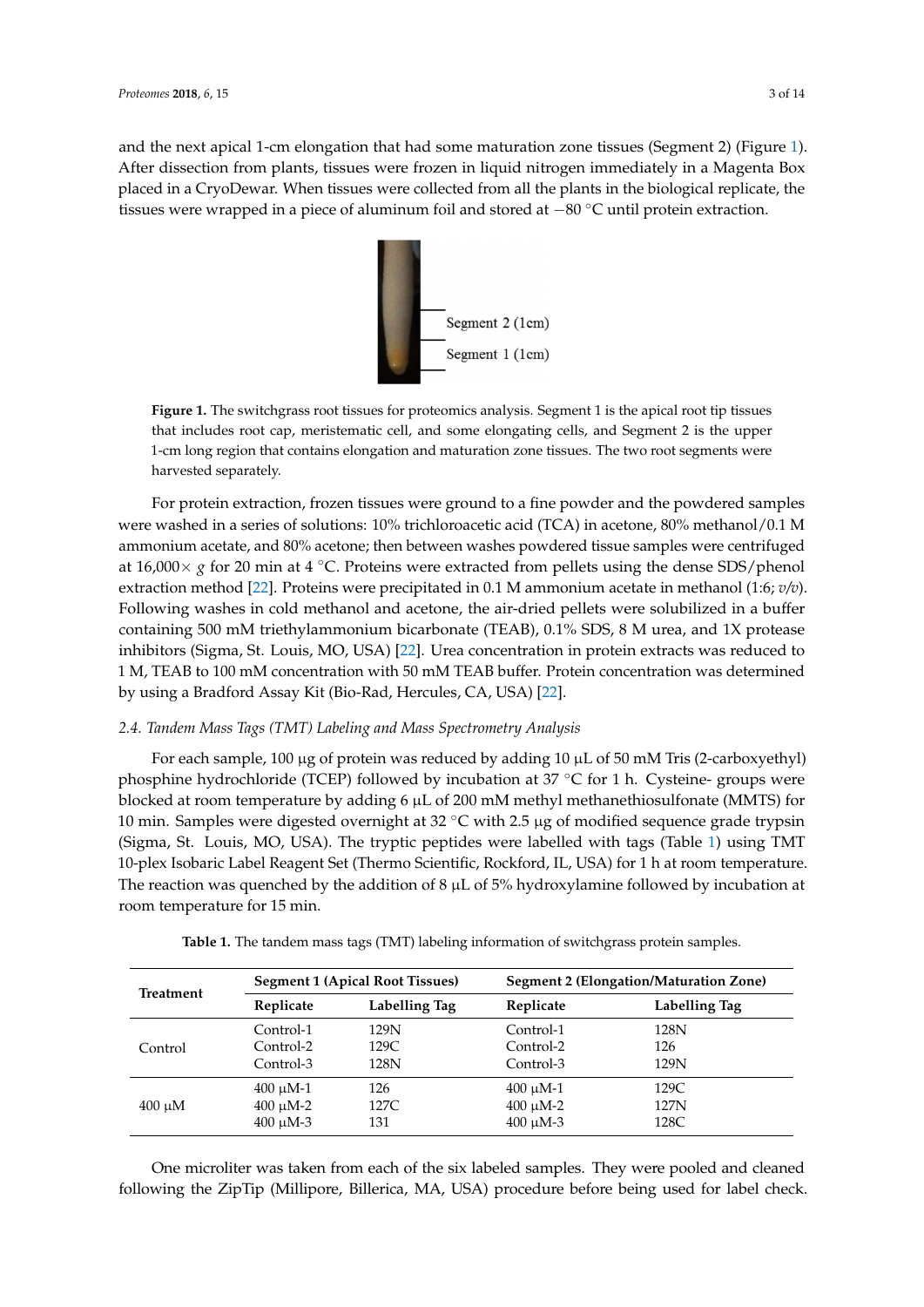The remaining labeled samples were combined and subjected to reverse-phase (RP) solid-phase extraction (SPE) procedure to remove SDS and excess tags using cartridges (Sep-Pak C18 cartridge, 1-cm $^3$ , 50-mg) (Waters; Milford, MA, USA) [\[22\]](#page-13-0). Peptides were eluted in 500 µL of 50% (*v/v*) acetonitrile with 0.1% trifluoroacetic acid (TFA) and dried using a CentiVac Concentrator (LabConco, Kansas City, MO, USA). Then, the multiplexed labeled peptide samples were separated, in a high pH first dimension, using an ultra-performance liquid chromatography (UPLC) system (Acquity, Waters) coupled with a robotic fraction collector (Probot; Dionex, Sunnyvale, CA, USA). The separation was achieved on an Acquity UPLC BEH C18 column (1.7  $\mu$ m, 2.1 mm  $\times$  100 mm, Waters, Milford, MA, USA) equilibrated with 20 mM ammonium formate (NH4FA) pH 9.5 in water (eluent A) and a 12 min gradient from 10–45% of eluent B [acetonitrile (CAN)/10% 20 mM NH4FA] at a flow rate of 200  $\mu$ L/min. Forty-eight fractions were collected and concatenated to yield 16-second dimension samples. The concatenated samples were dried under vacuum and reconstituted in 15  $\mu$ L of 2% acetonitrile with 0.5% formic acid (FA).

Nano-LC-MS/MS analysis was carried out using an Orbitrap Fusion (Thermo-Fisher Scientific, San Jose, CA, USA) mass spectrometer equipped with nano ion source using higher-energy collision dissociation (HCD). The Orbitrap was coupled with an UltiMate3000 RSLCnano (Dionex, Sunnyvale, CA, USA). Each reconstituted fraction (5  $\mu$ L) was trapped and desalted using PepMap C-18 RP trap column (3  $\mu$ m, 75  $\mu$ m (diameter)  $\times$  20 mm (length), Dionex) equilibrated with 5% ACN in 0.1% FA at 20 µL/min. Peptides were eluted from the trap column and separated on a PepMap C-18 RP nano column (3  $\mu$ m, 75  $\mu$ m  $\times$  15 cm) using a 120 min gradient of 5% to 38% ACN in 0.1% FA at 300 nL/min. The Orbitrap Fusion was operated in positive ion mode with nano spray voltage set at 1.6 kV and source temperature at 275 ℃. The FT, IT, and quadrupole mass analyzers were calibrated externally. An internal calibration was performed using the background polysiloxane ion signal at *m/z* 445.120025. The instrument was operated in data-dependent acquisition (DDA) mode using the FT mass analyzer to select precursor ions followed by "Top 3 s" data-dependent HCD-MS/MS scans for precursor ions with 2–7 charges/ion above a threshold ion count of 10,000 with normalized collision energy of 37.5%. MS survey scans were carried out at a resolving power of 120,000 (fwhm at *m/z* 200) for a *m/z* range of 400–1600. The AGC and Max IT settings were 3e5 and 50 ms, respectively. MS/MS scans were carried out at 30,000 resolution with the following instrument settings: AGC=1e5, Max IT = 120 ms and the Q isolation window (*m/z*) at 1.6 over the mass range *m/z* 105–2000. Dynamic exclusion parameters were set at 1 within 50 s exclusion duration with  $\pm$  10 ppm exclusion mass width. All data were acquired under Xcalibur 3.0 operation software and Orbitrap Fusion Tune 2.0 (Thermo-Fisher Scientific).

All MS and MS/MS raw spectra from each set of TMT10-plex experiments were processed and searched against the Pvirgatum\_v1.1\_273\_protein database (containing 125439 sequence entries) using Mascot 2.5 (Matrix Science, London, UK). The search settings used were as follows: trypsin with two missed-cleavages; fixed modifications of Methylthio for cysteine, 10-plex TMT modifications on lysine and *N*-terminal amines; and variable modifications of methionine oxidation and deamidation of asparagine and glutamine residues. The peptide mass and fragment mass tolerance values were 10 ppm and 50 mDa, respectively. The TMT10-plex quantification method within Mascot was used to calculate the reporter ratios with a mass tolerance  $\pm$  10 ppm without applying isotopic correction factors. Only peptide spectra containing all reporter ions were designated as "quantifiable spectra" and used for peptide/protein quantitation. The mass spectrometry proteomics data have been deposited to the ProteomeXchange Consortium via the PRIDE partner repository with the dataset identifiers PXD009125 and PXD008882 under project title "Association of proteomics changes with Al-sensitive root zones in switchgrass" [\(http://www.ebi.ac.uk/pride\)](http://www.ebi.ac.uk/pride).

#### *2.5. Protein Identification and Quantification, and Statistical Analysis*

Proteins with two or more unique peptides were included in the quantitative analysis of proteins. The reporter ion intensity of each peptide was log2 transformed. Then, a t-test (general linear model procedure) of all constituent peptides was performed to obtain a raw p value, and the p values of all proteins were subjected to false discovery rate (FDR) corrections. These two tests give the statistical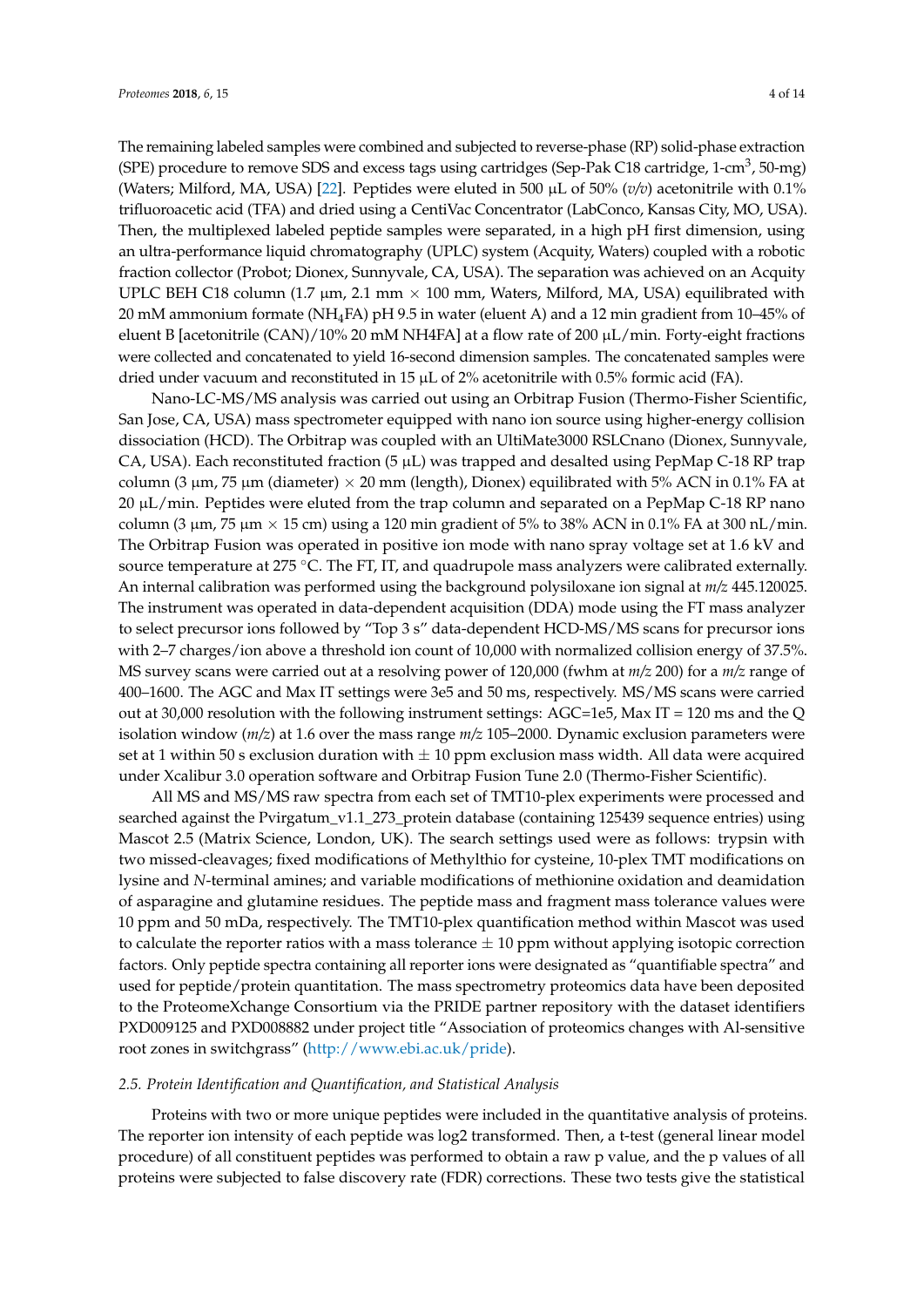significance of every protein between the Al-treated and control samples. The log2 ratios of peptides were fitted to a normal distribution [\[21\]](#page-12-13). Significantly changed proteins were identified using two standard deviations ( $\pm$ 2 SD) of the log2 fold transformed protein ratios and a FDR  $p \leq 0.05$ . Protein fold changes were obtained from anti-log conversion of log2 ratios [\[21](#page-12-13)[,22\]](#page-13-0).

#### *2.6. Functional Analysis of Identified Proteins*

In the annotated switchgrass database (*Panicum virgatum* v1.1, Phytozome v11.0), each accession was associated with a unigene accession in *Arabidopsis thaliana*. Therefore, the corresponding *A. thaliana* accessions were listed and used to develop protein interaction networks using STRING [\[24\]](#page-13-2), and functional pathways were developed using MapMan software [\[25\]](#page-13-3). Literature searches were conducted to provide additional information to the database-based analysis.

The SAS version 9.0 software (SAS Inc., Cary, NC, USA) was used to perform the analysis of variance (ANOVA) and the least significant difference (LSD) tests for the physiological data, and *t*-tests and FDR tests for the analysis of quantitative proteomics data.

#### **3. Results**

#### *3.1. Physiological Changes of Switchgrass Plants under Al Treatments*

After 30 days of Al treatment, several physiological properties showed significant differences between the Al-treated and non-treated control groups. Leaf photosynthetic rate and transpiration rate of Al-treated plants were lower compared to non-Al treated plants. These physiological changes indicated that the Al-treated plants were under stress conditions. At this time, the experiment was terminated, and root samples for proteomics analysis were harvested (Table [2\)](#page-6-0).

<span id="page-6-0"></span>

| <b>Physiological Measurements</b>                                              | Control                 | Al-treated                   |
|--------------------------------------------------------------------------------|-------------------------|------------------------------|
| Photosynthetic rate ( $\mu$ mol CO <sub>2</sub> /m <sup>2</sup> /s)            | $23.43 + 0.20^{\rm A}$  | $18.07 \pm 2.76^{\rm B}$     |
| Conductance (mol $H_2O/m^2/s$ )                                                | $0.20 \pm 0.01^{\rm A}$ | $0.18 \pm 0.04^{\rm A}$      |
| Transpiration rate (mmol $H_2O/m^{-2}/s$ )                                     | $5.47 + 0.77^{\rm A}$   | $3.79 \pm 0.90^{\rm B}$      |
| Water use efficiency (WUE) ( $\mu$ mol CO <sub>2</sub> /mmol H <sub>2</sub> O) | $4.41 \pm 0.23^{\rm A}$ | $5.97 \pm 2.66$ <sup>A</sup> |

**Table 2.** Physiological characteristics of switchgrass plants upon Al treatments.

Note: Switchgrass plants were grown in 400 µM Al-treated and non-Al treated conditions. Plants were measured every 7 days after the application of Al-treatment. After 30 days, the photosynthetic and transpiration rate showed significant difference between the Al-treated and non-treated control groups. The fully expanded young leaves were used to record the data. Twenty uniform-sized plants were measured in each replicate experiment. Data represent means and standard deviation (SD) of three biological replicates. Control and treatment data that have same superscript letter are not significantly different ( $p \leq 0.05$ ). Data analysis was performed using SAS.

#### *3.2. Al-Induced Proteome Changes in Different Zones of Root Tips*

#### 3.2.1. Total Root Proteome Changes Induced by Al Treatment

Proteomic analysis identified 6309 proteins from 28,600 unique peptides in Segment 1 (root apex tissues); 4130 proteins were quantified with 2 or more peptides; and 164 (3.9%) were identified as significantly changed proteins (145 at a higher abundance level and 19 at a lower abundance level compared to the non-treated control plants). In Segment 2 (elongation/maturation zones), 7288 proteins were identified from 31,000 unique peptides, and 4636 were quantified with two or more peptides, among which 52 (1.1%) were identified as significantly changed proteins. Seventeen proteins were at a higher abundance level and 35 at a reduced abundance level compared to the non-treated control group (supplementary material Table S1, S2, Table [3\)](#page-7-0). Based on the scale of proteome changes, it is obvious that the apical 1-cm root tip cells underwent a more dynamic change than those of the maturation zone. This concurs with previous reports that the root apex tissues are more sensitive to Al toxicity than those of the maturation zone.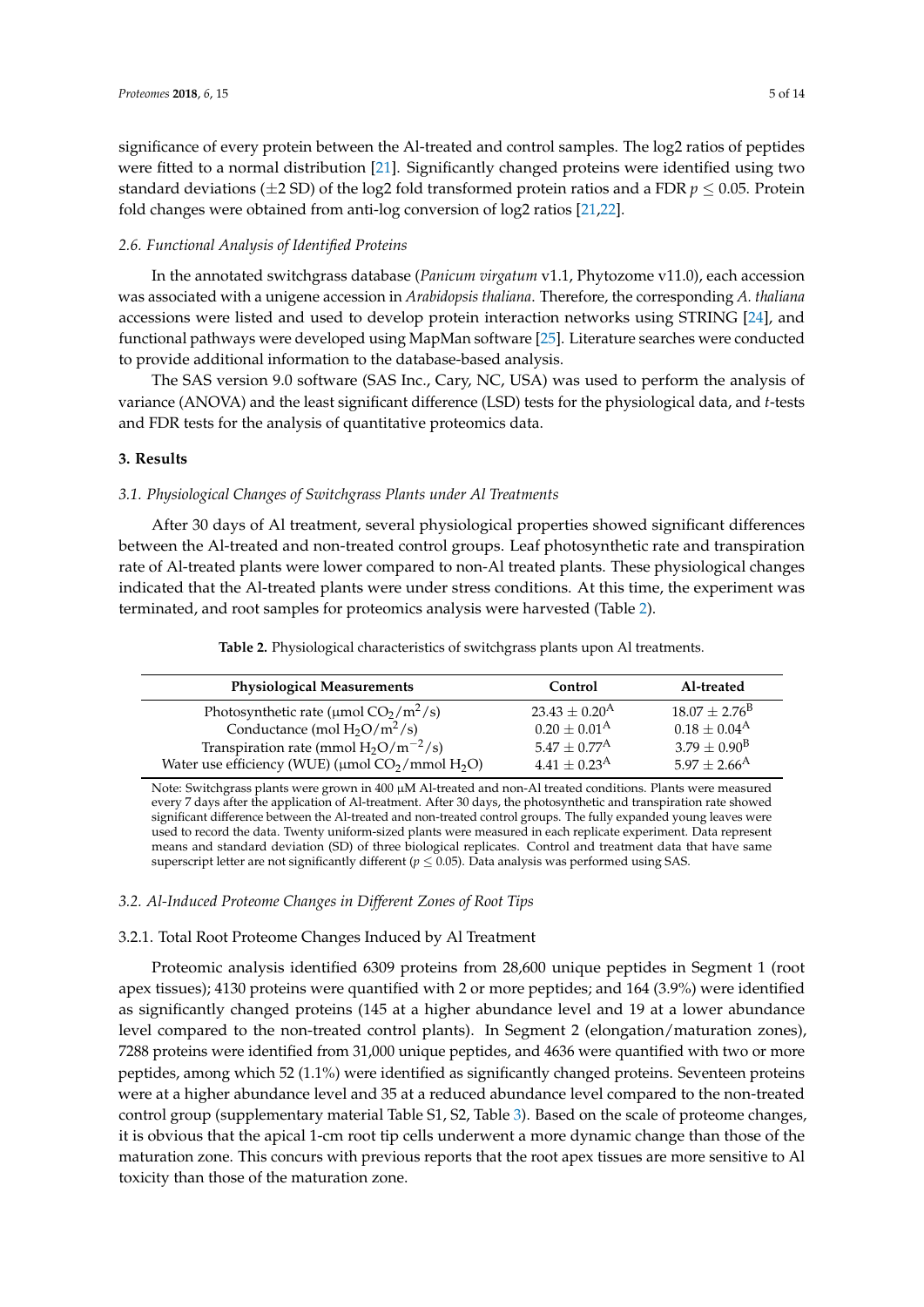<span id="page-7-0"></span>

| <b>Types of Protein Data</b>                                            | Segment 1<br>(Apical 1-cm Root-Tip) | Segment 2<br>(Elongation/Maturation Zone) |  |
|-------------------------------------------------------------------------|-------------------------------------|-------------------------------------------|--|
| Number of identified proteins                                           | 6309                                | 7288                                      |  |
| Number of proteins identified with 2 or<br>more peptides and quantified | 4130                                | 4636                                      |  |
| Number of significantly changed proteins                                | 164 (3.9% of quantified proteins)   | 52 (1.1% of quantified proteins)          |  |

**Table 3.** Proteins identified using MS analysis from proteomes of Al-treated root tips.

#### 3.2.2. Functional Pathways of Al-induced Significantly Changed Proteins

The Al-induced significantly changed proteins were classified into functional pathways using MapMan. Within each functional pathway, proteins were identified either at a higher abundance level or at a reduced abundance level, compared to the non-treated control group (Table [4\)](#page-7-1). In the Segment 1 tissue in which cell division occurs, proteins (FKBP proteins, CDC 48 protein, supplementary material Table S1) in the cell cycle pathway were identified, but none were found in Segment 2 tissue. In Segment 1, more stress proteins were at a higher abundance level than those at lower abundance level, but more stress proteins were repressed in Segment 2. Proteins in cell organization pathways were induced in both Segment 1 and Segment 2 proteomes. The Al-induced significantly changed proteins were placed in cell wall synthesis and modification, signaling, and metabolic pathways. A large number of these Al-induced significantly changed proteins were placed in the 'Unknown' function group.

<span id="page-7-1"></span>

| <b>Functional Pathway</b>                        | Segment 1 (Apical-1 cm Root-Tip) |                 | Segment 2<br>(Elongation/Maturation Zone) |                 |
|--------------------------------------------------|----------------------------------|-----------------|-------------------------------------------|-----------------|
|                                                  | Higher abundance                 | Lower abundance | Higher abundance                          | Lower abundance |
| Amino acid metabolism                            | $\mathbf{1}$                     |                 | 1                                         |                 |
| Cell cycle                                       |                                  | 3               |                                           |                 |
| Cell organization                                | 5                                |                 | 4                                         |                 |
| Cell vesicle transport                           | 2                                |                 |                                           |                 |
| Cell wall synthesis and<br>modification proteins | 3                                |                 | 1                                         | 1               |
| Development                                      | 1                                | 1               |                                           | 1               |
| DNA metabolism                                   | 2                                |                 | 1                                         |                 |
| Enzyme families                                  | 2                                | 1               |                                           | 5               |
| Lipid metabolism                                 | 2                                |                 |                                           | 1               |
| Major CHO metabolism                             | 2                                |                 |                                           | 1               |
| Mitochondrial electron transport                 | 5                                |                 | 2                                         |                 |
| N-metabolism                                     |                                  | 1               |                                           |                 |
| Energy metabolism                                |                                  |                 |                                           | 5               |
| Nucleotide metabolism                            | 1                                |                 |                                           |                 |
| Phyto hormone metabolism                         | 2                                | 1               |                                           |                 |
| Protein degradation                              | 5                                | 3               |                                           |                 |
| Protein synthesis                                | 23                               | 1               | 2                                         | 4               |
| Protein targeting                                | 4                                | 1               |                                           |                 |
| Protein post translational modification          | 5                                |                 |                                           |                 |
| Redox                                            | 3                                |                 | 1                                         |                 |
| RNA metabolism                                   | 14                               |                 |                                           | 1               |
| Secondary metabolism                             | 3                                |                 |                                           | 1               |
| Signaling                                        | 4                                |                 |                                           | 3               |
| Stress proteins                                  | 10                               | 3               | 1                                         | 7               |
| Transport                                        | 3                                | 2               | 1                                         |                 |
| Unknown and others                               | 43                               | 2               |                                           | 7               |
| Total number of proteins                         | 145                              | 19              | 17                                        | 35              |

**Table 4.** Distribution Al-induced proteins in the significantly enriched functional pathways.

Note: Switchgrass proteins were annotated as homologous *A. thaliana* proteins in the MapMan software. These functional pathways were constructed by searching these proteins against *A. thaliana* database in MapMan software.

#### 3.2.3. String Interaction Networks among Al-induced Significantly Changed Proteins

STRING was used to understand the direct and indirect interactions of the Al-induced significantly changed proteins. With this program, we used the corresponding homologous proteins from *A. thaliana* database to predict protein interaction networks [\[24\]](#page-13-2). STRING analysis of significantly changed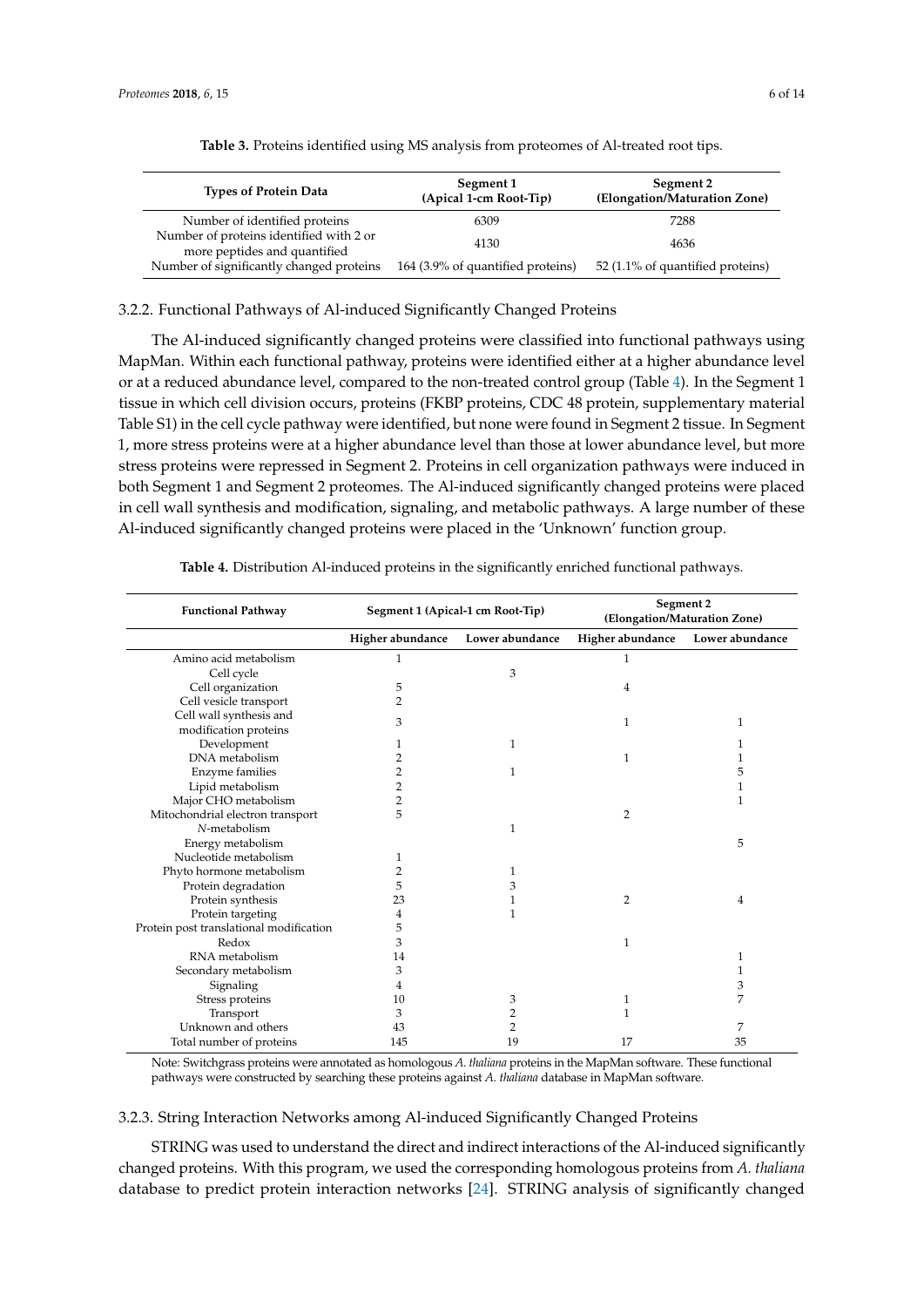proteins supports the existence of multiple protein-protein interaction networks. Below are a few of the selected networks that might influence Al stress responses in switchgrass roots.

(a) STRING pathway analysis of the Segment 1 (the apical 1-cm root tip tissues) root tip proteins

An interaction network of proteins involved in the assembly of translation machinery was predicted. It was comprised of 11 proteins that cluster together; the three others form a separate branch (supplementary material 3: Figures S2 and S3). The second network contained proteins related to the RNA-splicing mechanism (supplementary material 3: Figure S4); these proteins are involved in RNA capping and RNA alternative splicing. Several transcription factors (TFs) such as basic-leucine zipper (bZIP) TF family protein, nuclear factor Y (NFY), and C2H2-like zinc finger protein were also predicted to form a network. Similarly, a C2H2-type TF [which is sensitive to proton rhizotoxicity (STOP) 1 gene] and homologs were found to play a key role in overcoming the rhizotoxicity from Al and proton (H+) (low pH) in *A. thaliana* and wheat (Triticum aestivum) [\[26,](#page-13-4)[27\]](#page-13-5).

A network of proteins involved in protein folding was identified in the STRING analysis (supplementary material 3: Figure S5). This network was composed of chaperones and heat shock proteins that were at a higher abundance level compared to the non-treated control group. Another network of proteins that was formed in response to this stress consisted of dehydrins, peroxidases, and other stress proteins (supplementary material 3: Figure S6).

(b) STRING analysis of significantly changed proteins in the Segment 2 (root elongation/maturation zones) root proteins

Phenylpropanoid pathway is important for the production of secondary metabolites such as lignin, phenolic acids, and flavonoids [\[28\]](#page-13-6). The enrichment of this pathway concurs with the secondary cell wall development of cells in the elongation and maturation zones. Metabolites in this pathway are involved in antioxidant activities, which confer tolerance to plants exposed to toxic metals [\[29\]](#page-13-7). A network of phenylpropanoid pathway was observed in the STRING analysis (supplementary material 3: Figure S7a). These proteins were down-regulated.

Energy deficiency is a general indicator of most types of stress in plants. Plants exposed to Al treatment showed inhibited activities in mitochondrial proteins due to the restriction of respiration, ATP depletion, and reactive oxygen species production [\[30\]](#page-13-8). Several significantly changed proteins formed a string network of energy metabolism (supplementary material 3: Figure S7b). These proteins include glyceraldehyde 3-phosphate dehydrogenase-A subunit 2, acyl-CoA-binding protein 6, adenylate kinase 1, and ATPase.

3.2.4. Other Significantly Changed Proteins in Root Tissues

Glutathione S-transferase is an anti-oxidant enzyme that alleviates oxidative stress induced during Al-treatment [\[31–](#page-13-9)[33\]](#page-13-10). Several peroxidases (Pavir.Bb02758.1.p, treated/control, 0.43, *p* = 0.01 in root apical Segment 1 tissues; Pavir.J00305.1.p, treated/control, 0.65, *p* = 0.001 in segment 2) were at a reduced abundance level compared to the non-treated control group. These proteins have a capacity to overcome oxidative stress induced under  $Al^{3+}$  stress conditions [\[33\]](#page-13-10). The abundance of rotamase (FKBP 1) proteins that was affecting cell cycle progression (Pavir.Fa00397.1.p, 0.58, *p* < 0.01; Pavir.Fb01976.1.p, 0.51, *p* < 0.01) was reduced in Al-treated root Segment 1 tissues. Xyloglucan endotransglucosylase/hydrolase is a cell wall modification enzyme [\[34\]](#page-13-11); its abundance was reduced in Segment 2 tissues (Pavir.J17983.1.p, 0.21,  $p < 0.01$ ). Glutamine synthase (GS) is important for nitrogen assimilation and ammonia re-assimilation, and GS activity was stimulated under excessive Al in wheat [\[35\]](#page-13-12). In the Al-treated root Segment 1 tissues, none of the GS proteins were induced; instead, one GS protein abundance was reduced (Pavir.Ib00795.1, 0.56, *p* < 0.01), whereas more than 10 GS proteins did not show significant changes (Pavir.Fa00028.1, Pavir.Fa01410.1, Pavir.J04554.1, Pavir.Da01688.1, Pavir.J11418.1, Pavir.J07933.1, Pavir.J00204.1, Pavir.J12432.1, Pavir.Ia00507.1, Pavir.Ia04860.1, Pavir.Ia02372.1). These results indicate that the responses of GS proteins to Al treatments differ among plants.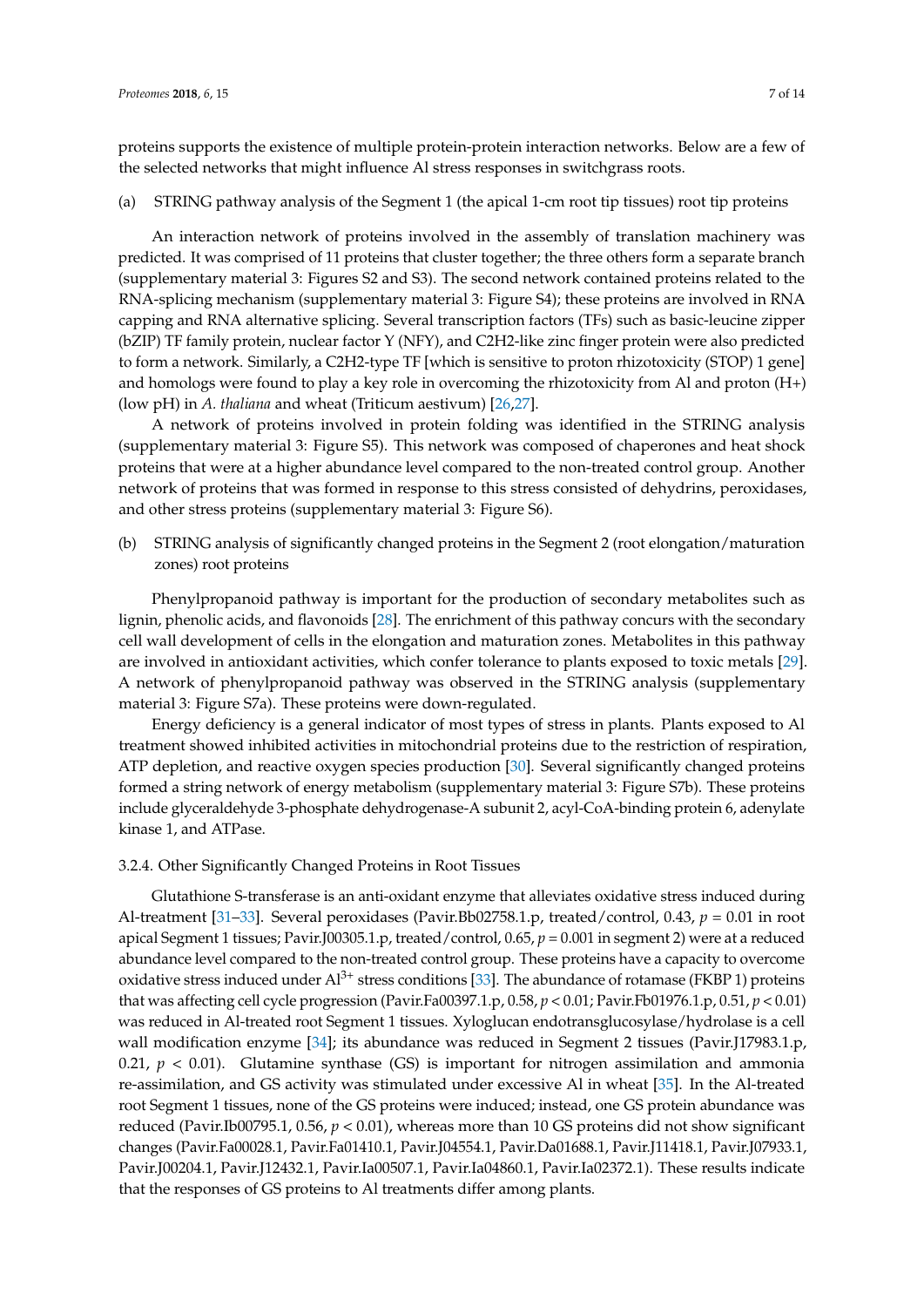#### **4. Discussion**

Plants can overcome Al stress by employing tolerance and/or resistance mechanisms. Genes with various functions, encoding transcription factors (TFs) [\[36](#page-13-13)[–39\]](#page-13-14), proteins involved in the organic acid exclusion mechanisms (to reduce root uptake of  $Al^{3+}$   $[40-43]$  $[40-43]$ ), and genes that play a role in tolerance/detoxification of internalized  $Al^{3+}$   $[44–48]$  $[44–48]$  have been identified in several plant species. Similarly, based on the annotated functions of Al-induced significantly changed proteins, the following four major mechanisms were proposed for the Al tolerance mechanism in switchgrass roots.

A. Mitigation of Al toxicity through regulation of internalization of  $Al^{3+}$  ions and their intercellular sequestration in switchgrass root tips

Release and secretion of organic acids (such as malate and citrate) to form harmless complexes such as the Al-malate complex, thus reducing the concentration of  $Al<sup>3+</sup>$  in rhizosphere, is the most effective Al resistance mechanism in plants [\[49](#page-14-4)[–51\]](#page-14-5). The release of Al-binding pectinaceous mucilage (alkali-soluble pectin) by border cells (the 'sloughed off root cap cells') was found to protect root tips from Al-induced cellular damage  $[52-54]$  $[52-54]$ . When  $Al^{3+}$  ions are bound with the alkali-soluble pectin, their mobility is greatly reduced, thus reducing their entry into the symplast from the surrounding soil [\[55\]](#page-14-8).

In this study, we have identified three switchgrass root proteins including Al-activated malate transporter (ALMT1), xyloglucan endotransglucosylase-hydrolase (XTH), and Aluminum Sensitive 3 (ALS3), which could have a role in Al resistance/tolerance mechanisms. The Al-activated malate transporter (ALMT1) gene and homologs have been shown to play a critical role in conferring Al resistance. This occurs as malate forms Al-malate complexes within the root tissue (apoplast and symplast) for internal sequestration from cytosol into apoplast [\[56](#page-14-9)[,57\]](#page-14-10), or in the rhizosphere, which causes a substantial reduction in the entry of Al into the root tissue [\[57\]](#page-14-10). However, the extracellular malate exudation is an energy costly process, and only the apical 3–5 mm of the root releases malate [\[58\]](#page-14-11). In the switchgrass, the ALMT1 protein was only identified in root apex but not in the elongation/maturation zone tissues. This observation supports the notion that the Al-induced expression of the ALMT1 is under very tight control in specific root cells as an energy efficient detoxification mechanism.

The cell wall is one of the primary destinations of internalized Al ions. The primary plant cell walls are composed of cellulose, hemicelluloses, and glycoproteins embedded in a pectic matrix [\[59\]](#page-15-0). Studies have shown that the hemicellulose component may impact Al resistance. Lower xyloglucan content is associated with reduced Al-binding capacity in the cell walls of *A. thaliana* [\[60\]](#page-15-1). The *A. thaliana* xyloglucan endotransglucosylase-hydrolase 31 (XTH31) has predominately xyloglucan endohydrolase activity in vitro; loss of XTH31 results in a remarkably reduced in vivo xyloglucan endotransglucosylase (XET) action and enhanced Al resistance [\[34\]](#page-13-11). The abundance of the switchgrass XTH (Pavir.J17983.1) was reduced 5-fold in Al-treated (ratio of Al treated/control = 0.20) root tip tissues, which suggests that this enzyme may have had a positive impact on Al tolerance following the same mechanism as in *A. thaliana*. More importantly, our finding that the switchgrass XTH protein was regulated under Al stress suggests that these proteins may have an essential role against Al toxicity in both dicots and monocots.

The ALS3 gene encodes a membrane ABC transporter-like protein. It is localized in the phloem and the root cortex following Al treatment [\[61\]](#page-15-2). NAP3 (also known as ABCI17) is a non-intrinsic ABC protein. ALS3 and NAP3 are two genes that function in Al tolerance, as well as the phosphate deficiency condition, which is a common occurrence in Al-enriched acidic soils [\[62\]](#page-15-3). ALS3 and NAP3 proteins form an ABC transporter complex, which helps to remove internalized Al away from sensitive tissues such as growing roots to tissues that are less sensitive to the toxic effects of Al [\[61](#page-15-2)[,62\]](#page-15-3). The protein abundance of NAP3 (Pavir.Db00270.1) was increased 2-fold in the root-apex, and 1.5-fold in the elongation/maturation zone by Al treatments. The enrichment of NAP3 is in agreement with its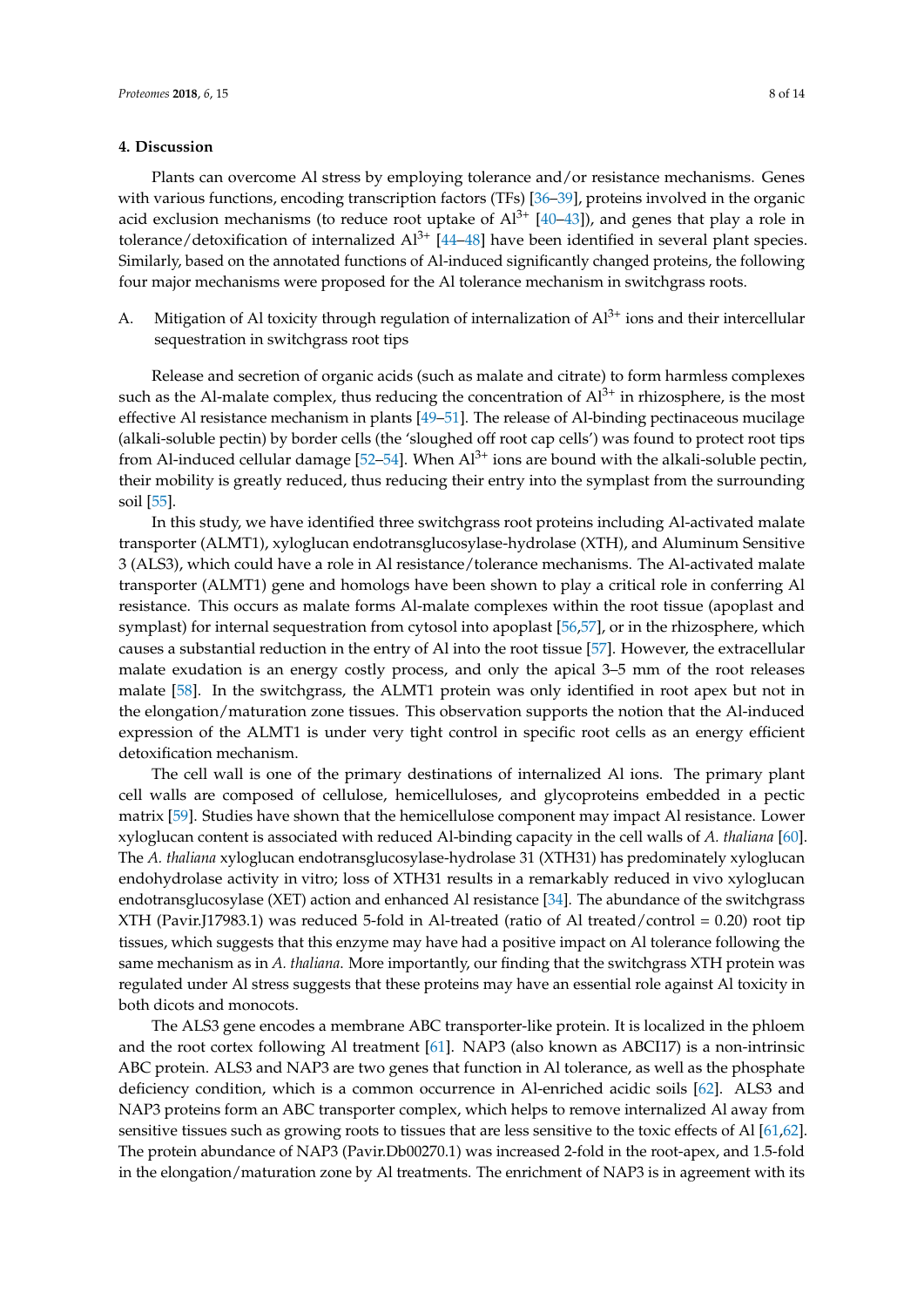function in Al tolerance. However, the ALS3 protein was not quantified with high confidence (it was only identified with one peptide); its role in Al stress cannot be determined in this study.

#### B. Regulation of cell proliferation and morphological changes in Al-treated roots

Plants shape their organs with a precision demanded by optimal function. Organ shaping requires control over cell wall expansion anisotropy [\[60\]](#page-15-1). Swollen root tips and shortened root apex [\[21\]](#page-12-13) are typical symptoms of Al toxicity [\[63\]](#page-15-4). The swollen root tips (or radial swelling) were suggested to be caused by impaired anisotropic growth when grown under non-permissive conditions [\[63\]](#page-15-4). In the switchgrass root tips, the tubulin-folding protein (KIS) was at a higher abundance level compared to the non-treated control group (Pavir.Ab03232.1, 2.0-fold). Previous studies showed that KIS mutants produced phenotypes (meiotic defects, impaired cell division, and trichomes bulged and less branched) associated with impaired microtubule function [\[64\]](#page-15-5). The switchgrass SPIRAL1-like1 (Pavir.Ib02055.1, 1.43-fold) participates in maintaining the cortical microtubule organization and thus is essential for anisotropic cell growth. A study by Xu (2008) shows that the swollen root tip formation process can be stopped by halting ethylene biosynthesis [\[65\]](#page-15-6). In switchgrass, the abundance of a key enzyme for ethylene synthesis, aminocyclopropanecarboxylate oxidase, was reduced (Pavir.Hb01502.1, 0.54-fold). The Al-induced changes in the level of accumulation of these proteins and their role in regulating cell morphology and hormone level may prevent root-tips from becoming misshaped in Al-treated plants.

#### C. Modulation of the genome expression system

Reprogramming genome expression includes chromatin remodeling, transcription of a selective set of genes, and translation of the encoded proteins. This provides the bases for the global proteome changes described above. A large number of significantly changed proteins were found to be involved in this process. Among the transcription factors/activators, the multiprotein bridging factor 1A (MBF1A) transcriptional coactivator was at a higher abundance level in Al-treated plants compared to control plants (Pavir.Fa01472.1, 1.70-fold); the same protein was also identified in long-term Al-treated tomato roots [\[21\]](#page-12-13). BTF3-Basic transcription factor 3 (Pavir.Ia01716.1, 1.97-fold) functions as a key regulator of plant growth and development, as well as in the tolerance to biotic and abiotic stresses [\[66\]](#page-15-7). The G-box binding factor 1 (GBF1) is a transcriptional activator (Pavir.Ba03287.1, 1.47-fold) that is involved in the regulatory pathways that activate expression of antioxidant enzymes to control intracellular  $H_2O_2$  content [\[67\]](#page-15-8). This study of switchgrass root proteomes has identified, for the first time, the association of these TFs with Al stress. Therefore, future studies of these TFs regulatory pathways will lead to the discovery of novel genes playing roles in Al tolerance mechanisms.

As shown in the STRING-predicted protein-protein interaction networks, proteins with roles in transcript processing were highly enriched in the Al-treated root-tips. These proteins include the pre-mRNA-splicing factor SYF2, which influences constitutive, as well as the 5' splice site selection [\[68\]](#page-15-9) (Pavir.Db00194.1, 1.58-fold); the MOS11, which is responsible for transferring mature mRNA from the nucleus to the cytosol (Pavir.Ib01319.1, 1.79-fold); La1, which binds to the 3' poly(U) terminus of nascent RNA polymerase III transcripts, protecting them from exonuclease digestion and facilitating their folding and maturation (Pavir.J16915.1, 1.51-fold); and Embryo defective 3010, which enables selective translation of particular classes of mRNA (Pavir.Ba00390.1, 1.48-fold). The Al-induced changes in the abundance of such proteins may represent a mechanism that ensures that appropriate mRNA species are eventually translated into proteins.

D. Protein post-translational modifications and protection of protein conformation structures

 $Al^{3+}$  ions are genotoxic and cause direct damage to DNA [\[69\]](#page-15-10). Sumoylation involves small ubiquitin-like modifiers (SUMOs), which are attached to or detached from proteins to modify their function and subcellular localization. SUMOs were found to have a role in counteracting DNA replication stress induced by genotoxic agents [\[70\]](#page-15-11), thus protecting genome integrity. The Al-induced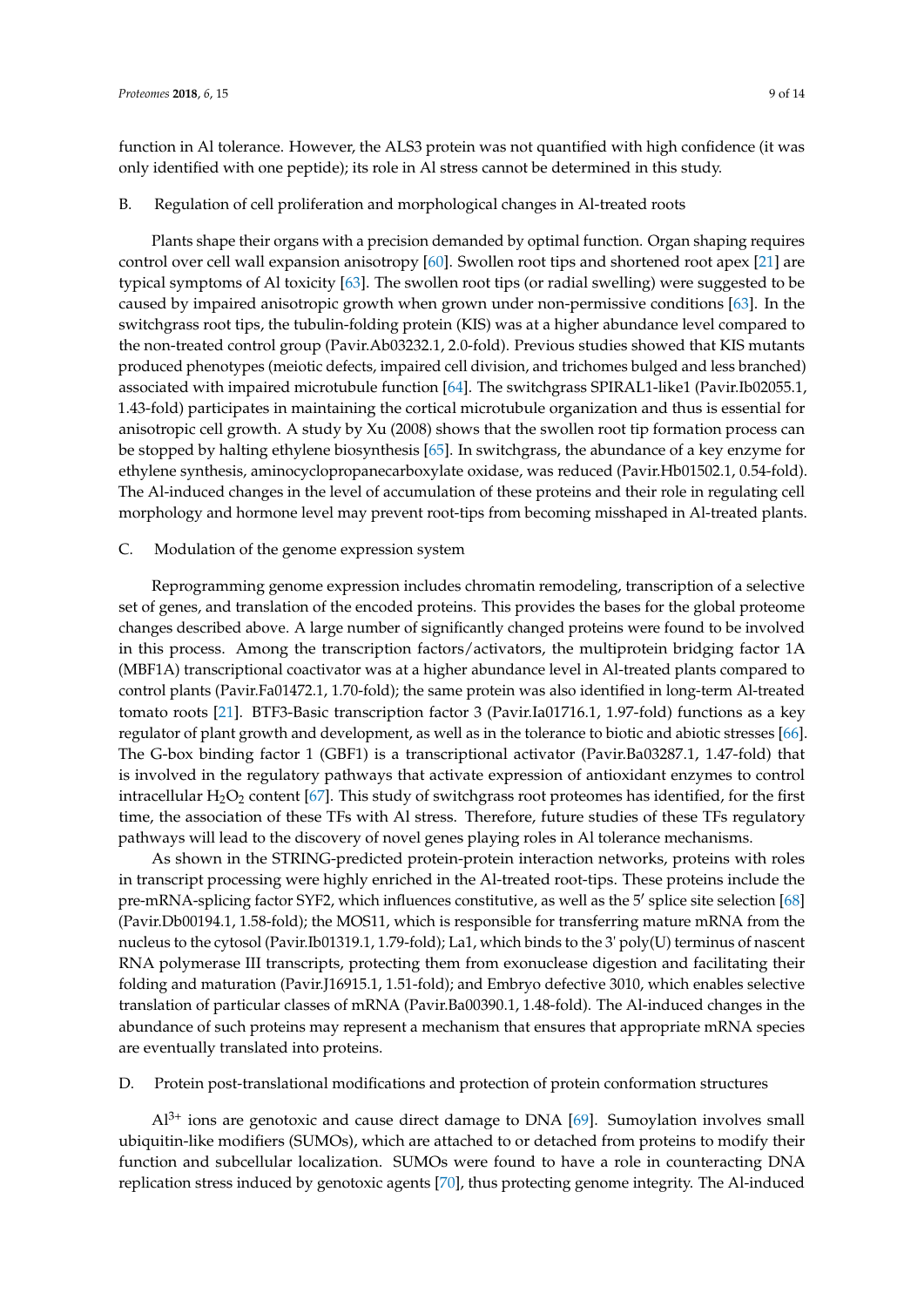increase in SUMO1 (Pavir.J23850.1, 1.50-fold) suggests that sumoylation plays a role in prevention of the Al-induced DNA damage in the apical root cell division/elongation zones.

The internalized  $Al^{3+}$  ions induce persistent endoplasmic reticulum oxidative stress, leading to the formation of misfolded proteins [\[71](#page-15-12)[–73\]](#page-15-13). The accumulation of these misfolded proteins and subsequent aggregation of toxic proteins can cause significant cellular damages. Tolerant organisms use a wide array of mechanisms to maintain protein folding in the correct conformation. For instance, protein disulfide-isomerase 5-2 (PDIL5-2) acts as a protein-folding catalyst that interacts with nascent polypeptides to catalyze the formation, isomerization, and reduction or oxidation of disulfide bonds. The switchgrass PDIL5-2 was at a higher abundance level in Al-treated than the non-Al-treated root apex tissues (Pavir.Ga01807.1, 1.42-fold). Furthermore, the Al-induced chaperones in switchgrass roots are also known to be protective of folded proteins against these stress-induced damages. Together, these proteins could play a key role in relieving Al-induced oxidative stress and protecting protein structural stability and proteome homeostasis, and this can play a significant role in enabling these plants to resist Al toxicity.

#### **5. Conclusions**

In Al-treated switchgrass roots, a larger number of Al-sensitive proteins were identified in the apical 1-cm root tip tissues compared to elongation/maturation zones. The global proteomic changes paralleled the physiological properties of the cell division zone as the most sensitive part of roots to Al-toxicity. The molecular functions of the Al-induced significantly changed proteins corroborated with the cellular activities of the root tissues. For instance, cell cycle proteins were only identified as Al-sensitive in the root apex tissues containing cell division zones. This proteomics study has identified a number of proteins with reported roles in Al-tolerance/resistance, among which were proteins that have not yet described as Al-sensitive including several transcription factors. Studies in our lab showed that switchgrass can tolerate as high as 800  $\mu$ M Al<sup>3+</sup> in conditions in which tomato plants are not viable (unpublished data, Rangu and Zhou, 2017). This indicates that switchgrass is highly tolerant of Al. Further studies will focus on validating the function of these switchgrass proteins and their encoding genes in Al tolerance/resistance.

**Supplementary Materials:** The following are available at [http://www.mdpi.com/2227-7382/6/2/15/s1,](http://www.mdpi.com/2227-7382/6/2/15/s1) Figure S1: Functional pathway classification of Al-induced significantly changed proteins in (i) apical-1cm root apex Segment 1 (and (ii) elongation/maturation Segment 2 tissues of switchgrass). Figure S2: A STRING network of 11 switchgrass apical root tip tissue proteins involved in translation pathway and these 11 proteins showed a higher abundance level under the Al treatment condition. Figure S3: The STRING network that is involved in post transcriptional modifications that occur in 400 µM Al-treated switchgrass apical root tips of switchgrass. Figure S4: The STRING cluster associated with protein folding functions. Figure S5: A STRING cluster of stress-related proteins that shows a higher abundance level in Al-treated apical 1-cm root tip tissues of switchgrass plants. Figure S6: The STRING cluster of proteins in protein metabolic pathway. Figure S7. The STRING clusters of proteins that shows significantly lower abundance levels in root elongation/maturation zones.

**Acknowledgments:** The authors wish to thank Wei Chen and Sheng Zhang of the Proteomics and Mass Spectrometry Facility of the Cornell University Institute of Biotechnology for expert technical assistance and helpful discussions, and Dafeng Hui at Tennessee State University for supervising the students in statistical analysis. This project was supported by the Agriculture and Food Research Initiative Competitive Award No. 2012-38821-19989, from the USDA National Institute of Food and Agriculture, the Evans-Allen Research Funds, and ARS CRIS Projects 1907-21000-036/037-00D. ARS disclaimer: "Mention of trade names or commercial products in this publication is solely for the purpose of providing specific information and does not imply recommendation or endorsement by the U.S. Department of Agriculture.

**Author Contributions:** Switchgrass plant treatments and protein preparation and TMT labeling were performed by Mahesh Rangu and Zhujia Ye. Statistical analysis was performed by Mahesh Rangu. Tara Fish assisted in the protein extractions, protein quantifications, and labeling experiments, as well as being responsible for various analytical experiments to guarantee the quality of the analysis. Sara Bhatti worked on preparation of the manuscript. Yong Yang carried out all of the MS analysis, evaluated the data, compiled the experimental results, and contributed to the revision of the manuscript. Mahesh Rangu and Suping Zhou wrote the manuscript. Theodore W. Thannhauser, together with Suping Zhou, developed the experimental design. Furthermore, Theodore W. Thannhauser provided critical oversight for all the MS analysis and contributed significantly to the drafting and revising of the manuscript.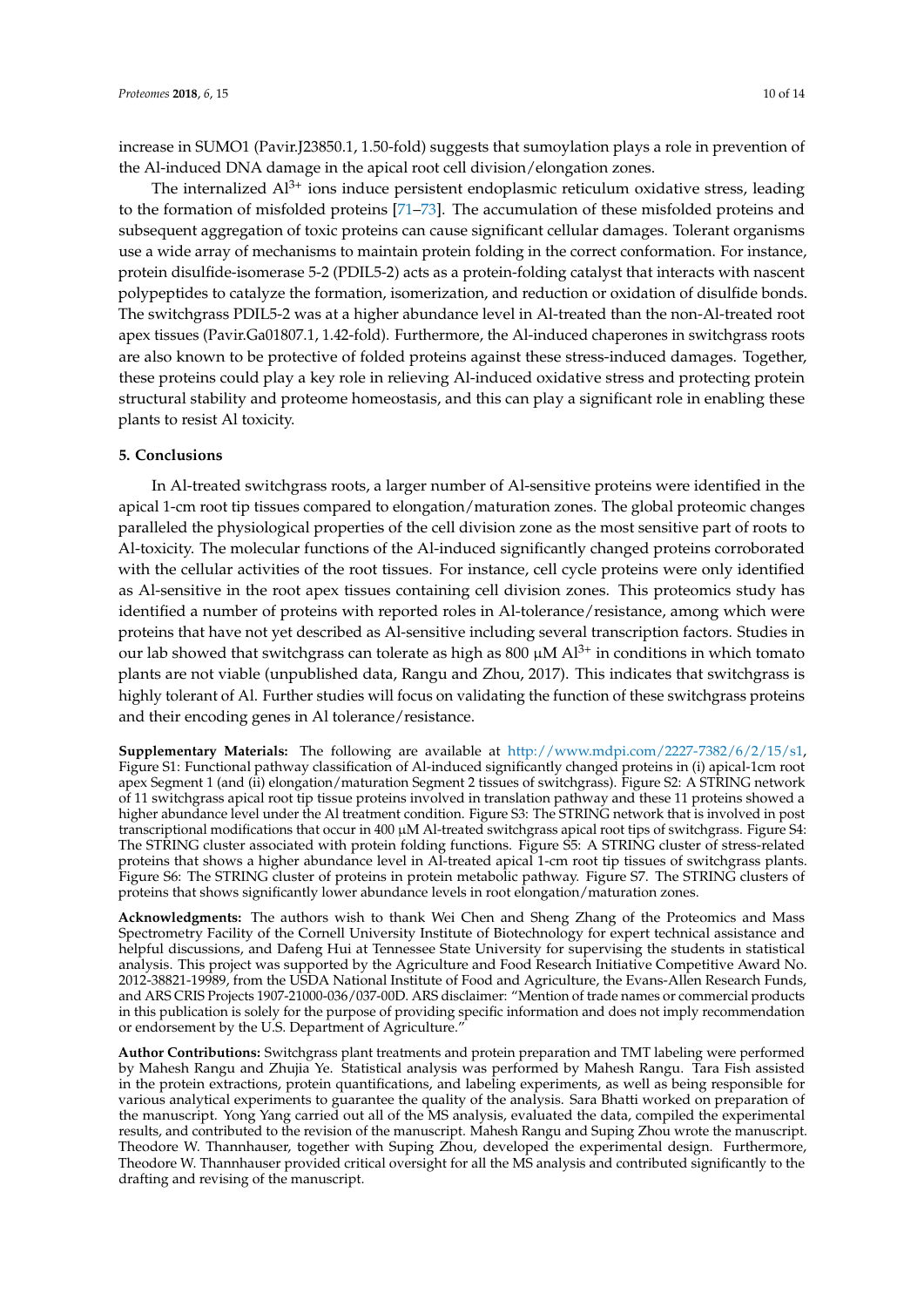**Conflicts of Interest:** The authors declare no conflict of interest.

#### **References**

- <span id="page-12-0"></span>1. Von Uexkull, H.R.; Mutert, E. Global extent, development and economic impact of acid soils. *Plant Soil* **1995**, *171*, 1–15. [\[CrossRef\]](http://dx.doi.org/10.1007/BF00009558)
- <span id="page-12-1"></span>2. Foy, C.D. Plant adaptation to acid, aluminum-toxic soils. *Commun. Soil Sci. Plant Anal.* **1988**, *19*, 959–987. [\[CrossRef\]](http://dx.doi.org/10.1080/00103628809367988)
- 3. Kochian, L.V. Cellular mechanisms of aluminum toxicity and resistance in plants. *Ann. Rev. Plant Physiol. Plant Mol. Biol.* **1995**, *46*, 237–260. [\[CrossRef\]](http://dx.doi.org/10.1146/annurev.pp.46.060195.001321)
- <span id="page-12-2"></span>4. Eswaran, H.; Reich, P.; Beinroth, F. Global distribution of soils with acidity. In *Plant-Soil Interactions at Low pH*; Wright, R.J., Baligar, V.C., Murrmann, R.P., Eds.; Kluwer Academic: Norwell, MA, USA; pp. 159–164.
- <span id="page-12-3"></span>5. Chang, Y.C.; Yamamoto, Y.; Matsumoto, H. Accumulation of aluminium in the cell wall pectin in cultured tobacco (*Nicotiana tabacum* L.) cells treated with a combination of aluminium and iron. *Plant Cell Environ.* **1999**, *22*, 1009–1017. [\[CrossRef\]](http://dx.doi.org/10.1046/j.1365-3040.1999.00467.x)
- <span id="page-12-4"></span>6. Mossor-Pietraszewska, T.; Kwit, M.; Lêgiewicz, M. The influence of aluminium ions on activity changes of some dehydrogenases and aminotransferases in yellow lupine. *Biol. Bull. Pozn.* **1997**, *34*, 4748.
- <span id="page-12-5"></span>7. Parrisha, D.J.; Fike, J.H. The biology and agronomy of switchgrass for biofuels. *Crit. Rev. Plant Sci.* **2005**, *24*, 423–459. [\[CrossRef\]](http://dx.doi.org/10.1080/07352680500316433)
- <span id="page-12-6"></span>8. Wright, L.L. *Historical Perspective on How and Why Switchgrass Was Selected as a "Model" High-Potential Energy Crop*; ORNL/TM-2007/109; Oak Ridge National Laboratory: Oak Ridge, TN, USA, 2007.
- <span id="page-12-7"></span>9. Bona, L.; Belesky, D.P. Evaluation of switchgrass entries for acid soil tolerance. *Commun. Soil Sci. Plant Anal.* **1992**, *23*, 15–16. [\[CrossRef\]](http://dx.doi.org/10.1080/00103629209368707)
- <span id="page-12-8"></span>10. Babourina, O.; Rengel, Z. Uptake of aluminium into *Arabidopsis* root cells measured by fluorescent lifetime imaging. *Ann. Bot.* **2009**, *104*, 189–195. [\[CrossRef\]](http://dx.doi.org/10.1093/aob/mcp098) [\[PubMed\]](http://www.ncbi.nlm.nih.gov/pubmed/19401291)
- <span id="page-12-9"></span>11. Sivaguru, M.; Horst, W.J. The distal part of the transition zone is the most aluminum-sensitive apical root zone of maize. *Plant Physiol.* **1998**, *116*, 155–163. [\[CrossRef\]](http://dx.doi.org/10.1104/pp.116.1.155)
- <span id="page-12-10"></span>12. Wilkins, M.R.; Pasquali, C.; Appel, R.D.; Ou, K.; Golaz, O.; Sanchez, J.C.; Yan, J.X.; Gooley, A.A.; Hughes, G.; Humphery-Smith, I.; et al. From proteins to proteomes: Large scale protein identification by two-dimensional electrophoresis and amino acid analysis. *Biotechnology* **1996**, *14*, 61–65. [\[CrossRef\]](http://dx.doi.org/10.1038/nbt0196-61) [\[PubMed\]](http://www.ncbi.nlm.nih.gov/pubmed/9636313)
- <span id="page-12-11"></span>13. Ghosh, D.; Xu, J. Abiotic stress responses in plant roots: A proteomics perspective. *Front. Plant Sci.* **2014**, *5*, 6. [\[CrossRef\]](http://dx.doi.org/10.3389/fpls.2014.00006) [\[PubMed\]](http://www.ncbi.nlm.nih.gov/pubmed/24478786)
- 14. Alberts, B.; Johnson, A.; Lewis, J.; Raff, M.K.; Roberts, K.; Walter, P. *Molecular Biology of the Cell*; Garland Science: New York, NY, USA, 2002.
- 15. Barkla, B.J.; Castellanos-Cervantes, T.; de León, J.L.; Matros, A.; Mock, H.P.; Perez-Alfocea, F.; Salekdeh, G.H.; Witzel, K.; Zörb, C. Elucidation of salt stress defense and tolerance mechanisms of crop plants using proteomics—Current achievements and perspectives. *Proteomics* **2013**, *13*, 1885–1900. [\[CrossRef\]](http://dx.doi.org/10.1002/pmic.201200399) [\[PubMed\]](http://www.ncbi.nlm.nih.gov/pubmed/23723162)
- 16. Ngara, R.I.; Ndimba, B.K. Understanding the complex nature of salinity and drought-stress response in cereals using proteomics technologies. *Proteomics* **2014**, *14*, 611–621. [\[CrossRef\]](http://dx.doi.org/10.1002/pmic.201300351) [\[PubMed\]](http://www.ncbi.nlm.nih.gov/pubmed/24339029)
- 17. Okekeogbu, I.; Ye, Z.; Sangireddy, S.R.; Li, H.; Bhatti, S.; Hui, D.; Zhou, S.; Howe, K.J.; Fish, T.; Yang, Y.; et al. Effect of aluminum treatment on proteomes of radicles of seeds derived from Al-treated tomato plants. *Proteomes* **2014**, *28*, 169–190. [\[CrossRef\]](http://dx.doi.org/10.3390/proteomes2020169) [\[PubMed\]](http://www.ncbi.nlm.nih.gov/pubmed/28250376)
- 18. Zhou, S.; Palmer, M.; Zhou, J.; Bhatti, S.; Howe, K.J.; Fish, T.; Thannhauser, T.W. Differential root proteome expression in tomato genotypes with contrasting drought tolerance exposed to dehydration. *J. Am. Soc. Hortic. Sci.* **2013**, *138*, 1–11.
- 19. Zhou, S.; Sauve, R.; Fish, T.; Thannhauser, T.W. Salt-induced and salt-suppressed proteins in tomato leaves. *J. Am. Soc. Hortic. Sci.* **2009**, *134*, 289–294.
- <span id="page-12-12"></span>20. Zhou, S.; Sauvé, R.J.; Liu, Z.; Reddy, S.; Bhatti, S. Heat-induced proteome changes in tomato leaves. *J. Am. Soc. Hortic. Sci.* **2012**, *136*, 219–226.
- <span id="page-12-13"></span>21. Zhou, S.; Okekeogbu, I.; Sangireddy, S.; Ye, Z.; Li, H.; Bhatti, S.; Hui, D.; Mcdonald, D.W.; Yang, Y.; Giri, S.; et al. Proteome modification in tomato plants upon long-term aluminum treatment. *J. Proteom. Res.* **2016**, *15*, 1670–1684. [\[CrossRef\]](http://dx.doi.org/10.1021/acs.jproteome.6b00128) [\[PubMed\]](http://www.ncbi.nlm.nih.gov/pubmed/27052409)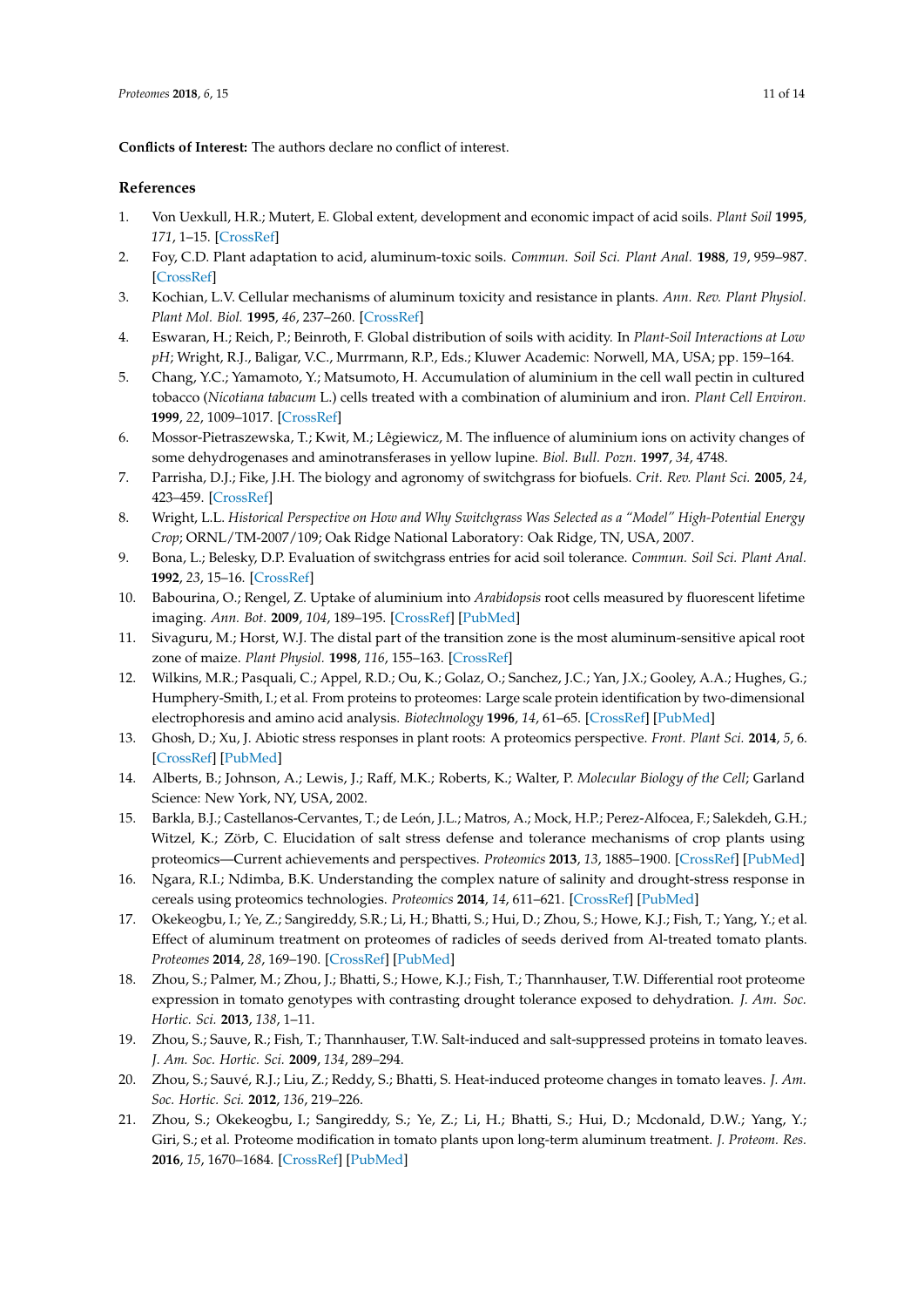- <span id="page-13-0"></span>22. Ye, Z.; Sangireddy, S.; Okekeogbu, I.; Zhou, S.; Yu, C.L.; Hui, D.; Howe, K.J.; Fish, T.; Thannhauser, T.W. Drought-induced leaf proteome changes in switchgrass seedlings. *Int. J. Mol. Sci.* **2016**, *17*, E1251. [\[CrossRef\]](http://dx.doi.org/10.3390/ijms17081251) [\[PubMed\]](http://www.ncbi.nlm.nih.gov/pubmed/27490537)
- <span id="page-13-1"></span>23. Magnavaca, R.; Gardner, C.O.; Clark, R. Evaluation of inbred maize lines for aluminum tolerance in nutrient solution. In *Genetic Aspects of Plant Mineral Nutrition*; Gabelman, H.L.B., Ed.; Martinus Nijhoff: Dordrecht, The Netherlands, 1987; pp. 255–265.
- <span id="page-13-2"></span>24. Szklarczyk, D.; Morris, J.H.; Cook, H.; Kuhn, M.; Wyder, S.; Simonovic, M.; Santos, A.; Doncheva, N.T.; Roth, A.; Bork, P.; et al. The STRING database in 2017: Quality-controlled protein-protein association networks, made broadly accessible. *Nucleic Acids Res.* **2017**, *45*, D362–D368. [\[CrossRef\]](http://dx.doi.org/10.1093/nar/gkw937) [\[PubMed\]](http://www.ncbi.nlm.nih.gov/pubmed/27924014)
- <span id="page-13-3"></span>25. MapMan, Version 3.5.1R2. 2015. Available online: <http://MapMan.gabipd.org/web/guest/MapMan> (accessed on 10 June 2017).
- <span id="page-13-4"></span>26. García-Oliveira, A.L.; Benito, C.; Prieto, P.; de Andrade Menezes, R.; Rodrigues-Pousada, C.; Guedes-Pinto, H.; Martins-Lopes, P. Molecular characterization of TaSTOP1 homoeologues and their response to aluminium and proton (H<sup>+</sup> ) toxicity in bread wheat (*Triticum aestivum* L.). *BMC Plant Biol.* **2013**, *13*, 134. [\[CrossRef\]](http://dx.doi.org/10.1186/1471-2229-13-134) [\[PubMed\]](http://www.ncbi.nlm.nih.gov/pubmed/24034075)
- <span id="page-13-5"></span>27. Iuchi, S.; Koyama, H.; Iuchi, A.; Kobayashi, A.; Kitabayashi, S.; Kobayashi, Y.; Ikka, T.; Hirayama, T.; Shinozaki, K.; Kobayashi, M. Zinc finger protein STOP1 is critical for proton tolerance in *Arabidopsis* and coregulates a key gene in aluminum tolerance. *Proc. Natl. Acad. Sci. USA* **2007**, *104*, 9900–9905. [\[CrossRef\]](http://dx.doi.org/10.1073/pnas.0700117104) [\[PubMed\]](http://www.ncbi.nlm.nih.gov/pubmed/17535918)
- <span id="page-13-6"></span>28. Fraser, C.M.; Chapple, C. The phenylpropanoid pathway in *Arabidopsis*. *Arab. Book* **2011**, *9*, e0152. [\[CrossRef\]](http://dx.doi.org/10.1199/tab.0152) [\[PubMed\]](http://www.ncbi.nlm.nih.gov/pubmed/22303276)
- <span id="page-13-7"></span>29. Izbiańska, K.; Arasimowicz-Jelonek, M.; Deckert, J. Phenylpropanoid pathway metabolites promote tolerance response of lupine roots to lead stress. *Ecotoxicol. Environ. Saf.* **2014**, *110*, 61–67. [\[CrossRef\]](http://dx.doi.org/10.1016/j.ecoenv.2014.08.014) [\[PubMed\]](http://www.ncbi.nlm.nih.gov/pubmed/25194698)
- <span id="page-13-8"></span>30. Yamamoto, Y.; Kobayashi, Y.; Devi, S.R.; Rikiishi, S.; Matsumoto, H. Aluminum toxicity is associated with mitochondrial dysfunction and the production of reactive oxygen species in plant cells. *Plant Physiol.* **2002**, *128*, 63–72. [\[CrossRef\]](http://dx.doi.org/10.1104/pp.010417) [\[PubMed\]](http://www.ncbi.nlm.nih.gov/pubmed/11788753)
- <span id="page-13-9"></span>31. Ezaki, B.; Gardner, R.C.; Ezaki, Y.; Matsumoto, H. Expression of aluminium-induced genes in transgenic *Arabidopsis* plants can ameliorate aluminium stress and/or oxidative stress. *Plant Physiol.* **2000**, *122*, 657–665. [\[CrossRef\]](http://dx.doi.org/10.1104/pp.122.3.657) [\[PubMed\]](http://www.ncbi.nlm.nih.gov/pubmed/10712528)
- 32. Zhou, S.; Sauve, R.; Boone, B.; Levy, S. Identification of genes associated with aluminium toxicity in tomato roots using cDNA microarrays. *Plant Stress* **2008**, *2*, 113–120.
- <span id="page-13-10"></span>33. Richards, K.D.; Schott, E.J.; Sharma, Y.K.; Davis, K.R.; Gardner, R.C. Aluminum induces oxidative stress genes in *Arabidopsis thaliana*. *Plant Physiol.* **1998**, *116*, 409–418. [\[CrossRef\]](http://dx.doi.org/10.1104/pp.116.1.409) [\[PubMed\]](http://www.ncbi.nlm.nih.gov/pubmed/9449849)
- <span id="page-13-11"></span>34. Zhu, X.F.; Wan, J.X.; Sun, Y.; Shi, Y.Z.; Braam, J.; Li, G.X.; Zheng, S.J. Xyloglucan endotransglucosylasehydrolase17 interacts with xyloglucan endotransglucosylase-hydrolase31 to confer xyloglucan endotransglucosylase action and affect aluminum sensitivity in *Arabidopsis*. *Plant Physiol.* **2014**, *165*, 1566–1574. [\[CrossRef\]](http://dx.doi.org/10.1104/pp.114.243790) [\[PubMed\]](http://www.ncbi.nlm.nih.gov/pubmed/24948835)
- <span id="page-13-12"></span>35. Péscsvéradi, A.; Nagy, Z.; Varga, A.; Vashegyi, A.; Labadi, I.; Galbacs, G.; Zsoldos, F. Chloroplastic glutamine synthetase is activated by direct binding of aluminium. *Physiol. Plant.* **2009**, *135*, 43–50. [\[CrossRef\]](http://dx.doi.org/10.1111/j.1399-3054.2008.01167.x) [\[PubMed\]](http://www.ncbi.nlm.nih.gov/pubmed/19121098)
- <span id="page-13-13"></span>36. Arenhart, R.A.; Lima, J.C.; Pedron, M.; Carvalho, F.E.; Silveira, J.A.; Rosa, S.B.; Caverzan, A.; Andrade, C.M.; Schünemann, M.; Margis, R.; et al. Involvement of ASR genes in aluminium tolerance mechanisms in rice. *Plant Cell Environ.* **2013**, *36*, 52–67. [\[CrossRef\]](http://dx.doi.org/10.1111/j.1365-3040.2012.02553.x) [\[PubMed\]](http://www.ncbi.nlm.nih.gov/pubmed/22676236)
- 37. Arenhart, R.A.; Bai, Y.; de Oliveira, L.F.; Neto, L.B.; Schunemann, M.; Maraschin Fdos, S.; Mariath, J.; Silverio, A.; Sachetto-Martins, G.; Margis, R.; et al. New insights into aluminum tolerance in rice: The ASR5 protein binds the STAR1 promoter and other aluminum-responsive genes. *Mol. Plant* **2014**, *7*, 709–721. [\[CrossRef\]](http://dx.doi.org/10.1093/mp/sst160) [\[PubMed\]](http://www.ncbi.nlm.nih.gov/pubmed/24253199)
- 38. Yamaji, N.; Huang, C.F.; Nagao, S.; Yano, M.; Sato, Y.; Nagamura, Y.; Ma, J.F. A zinc finger transcription factor ART1 regulates multiple genes implicated in aluminum tolerance in rice. *Plant Cell* **2009**, *21*, 3339–3349. [\[CrossRef\]](http://dx.doi.org/10.1105/tpc.109.070771) [\[PubMed\]](http://www.ncbi.nlm.nih.gov/pubmed/19880795)
- <span id="page-13-14"></span>39. Kobayashi, Y.; Ohyama, Y.; Kobayashi, Y.; Ito, H.; Iuchi, S.; Fujita, M.; Zhao, C.R.; Tanveer, T.; Ganesan, M.; Kobayashi, M.; et al. STOP2 activates transcription of several genes for Al- and low pH-tolerance that are regulated by STOP1 in *Arabidopsis*. *Mol. Plant* **2014**, *7*, 311–322. [\[CrossRef\]](http://dx.doi.org/10.1093/mp/sst116) [\[PubMed\]](http://www.ncbi.nlm.nih.gov/pubmed/23935008)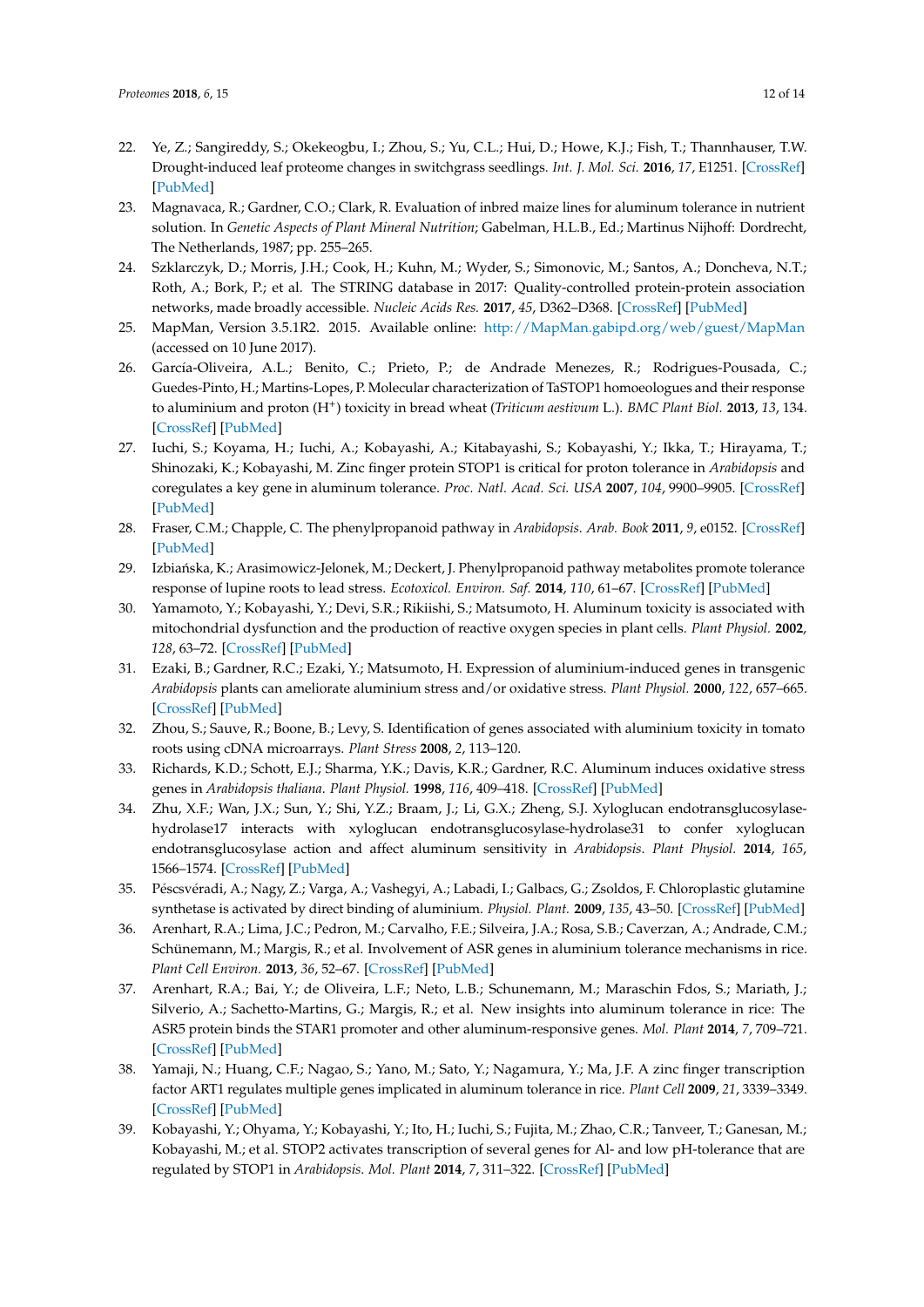- <span id="page-14-0"></span>40. Liu, J.; Jurandir, V.M.; Jon, S.; Leon, V.K. Aluminum-activated citrate and malate transporters from the MATE and ALMT families function independently to confer *Arabidopsis* aluminum tolerance. *Plant J.* **2009**, *57*, 389–399. [\[CrossRef\]](http://dx.doi.org/10.1111/j.1365-313X.2008.03696.x) [\[PubMed\]](http://www.ncbi.nlm.nih.gov/pubmed/18826429)
- 41. Maron, L.G.; Piñeros, M.A.; Guimarães, C.T.; Magalhaes, J.V.; Pleiman, J.K.; Mao, C.; Shaff, J.; Belicuas, S.N.; Kochian, L.V. Two functionally distinct members of the MATE (multi-drug and toxic compound extrusion) family of transporters potentially underlie two major aluminum tolerance QTLs in maize. *Plant J.* **2010**, *61*, 728–740. [\[CrossRef\]](http://dx.doi.org/10.1111/j.1365-313X.2009.04103.x) [\[PubMed\]](http://www.ncbi.nlm.nih.gov/pubmed/20003133)
- 42. Maron, L.G.; Guimarães, C.T.; Kirst, M.; Albert, P.S.; Birchler, J.A.; Bradbury, P.J.; Buckler, E.S.; Coluccio, A.E.; Danilova, T.V.; Kudrna, D.; et al. Aluminum tolerance in maize is associated with higher MATE1 gene copy number. *Proc. Natl. Acad. Sci. USA* **2013**, *110*, 5241–5246. [\[CrossRef\]](http://dx.doi.org/10.1073/pnas.1220766110) [\[PubMed\]](http://www.ncbi.nlm.nih.gov/pubmed/23479633)
- <span id="page-14-1"></span>43. Pineros, M.; Kochian, L.V. Novel properties of the wheat aluminum tolerance organic acid transporter (TaALMT1) revealed by electrophysiological characterization in *Xenopus oocytes*: Functional and structural implications. *Plant Physiol.* **2008**, *147*, 2131–2146. [\[CrossRef\]](http://dx.doi.org/10.1104/pp.108.119636) [\[PubMed\]](http://www.ncbi.nlm.nih.gov/pubmed/18550686)
- <span id="page-14-2"></span>44. Li, J.Y.; Liu, J.; Dong, D.; Jia, X.; Mccouch, S.; Kochian, L.V. Natural variation underlies alterations in NRAT1 expression and function that play a key role in rice aluminum tolerance. *Proc. Natl. Acad. Sci. USA* **2014**, *111*, 6503–6508. [\[CrossRef\]](http://dx.doi.org/10.1073/pnas.1318975111) [\[PubMed\]](http://www.ncbi.nlm.nih.gov/pubmed/24728832)
- 45. Ma, J.F.; Shen, R.F.; Nagao, S.; Tanimoto, E. Aluminum targets elongating cells by reducing cell wall extensibility in wheat roots. *Plant Cell Physiol.* **2004**, *45*, 583–589. [\[CrossRef\]](http://dx.doi.org/10.1093/pcp/pch060) [\[PubMed\]](http://www.ncbi.nlm.nih.gov/pubmed/15169940)
- 46. Larsen, P.B.; Geisler, M.J.B.; Jones, C.A.; Williams, K.M.; Cancel, J.D. ALS3 encodes a phloem-localized ABC transporter-like protein that is required for aluminum tolerance in *Arabidopsis*. *Plant J.* **2005**, *41*, 353–363. [\[CrossRef\]](http://dx.doi.org/10.1111/j.1365-313X.2004.02306.x) [\[PubMed\]](http://www.ncbi.nlm.nih.gov/pubmed/15659095)
- 47. Larsen, P.B.; Cancel, J.; Rounds, M.; Ochoa, V. Arabidopsis ALS1 encodes a root tip and stele localized half type ABC transporter required for root growth in an aluminum toxic environment. *Planta* **2007**, *225*, 1447–1458. [\[CrossRef\]](http://dx.doi.org/10.1007/s00425-006-0452-4) [\[PubMed\]](http://www.ncbi.nlm.nih.gov/pubmed/17171374)
- <span id="page-14-3"></span>48. Xia, J.; Yamaji, N.; Kasai, T.; Ma, J.F. Plasma membrane-localized transporter for aluminum in rice. *Proc. Natl. Acad. Sci. USA* **2010**, *107*, 18381–18385. [\[CrossRef\]](http://dx.doi.org/10.1073/pnas.1004949107) [\[PubMed\]](http://www.ncbi.nlm.nih.gov/pubmed/20937890)
- <span id="page-14-4"></span>49. Ma, J.F.; Ryan, P.R.; Delhaize, E. Aluminum tolerance in plants and the complexing role of organic acids. *Trends Plant Sci.* **2001**, *6*, 273–278. [\[CrossRef\]](http://dx.doi.org/10.1016/S1360-1385(01)01961-6)
- 50. Zhang, W.; Ryan, P.; Tyerman, S. Malate-permeable channels and cation channels activated by aluminum in the apical cells of wheat root roots. *Plant Physiol.* **2001**, *125*, 1459–1472. [\[CrossRef\]](http://dx.doi.org/10.1104/pp.125.3.1459) [\[PubMed\]](http://www.ncbi.nlm.nih.gov/pubmed/11244125)
- <span id="page-14-5"></span>51. Kochian, L.V.; Hoekenga, O.A.; Pineros, M.A. How do crop plants tolerate acid soils?—Mechanisms of aluminum tolerance and phosphorous efficiency. *Annu. Rev. Plant Biol.* **2004**, *55*, 459–493. [\[CrossRef\]](http://dx.doi.org/10.1146/annurev.arplant.55.031903.141655) [\[PubMed\]](http://www.ncbi.nlm.nih.gov/pubmed/15377228)
- <span id="page-14-6"></span>52. Hawes, M.C.; Gunawardena, U.; Miyasaka, S.; Zhao, X. The role of root border cells in plant defense. *Trends Plant Sci.* **2000**, *5*, 128–133. [\[CrossRef\]](http://dx.doi.org/10.1016/S1360-1385(00)01556-9)
- 53. Miyasaka, S.C.; Hawes, M.C. Possible role of root border cells in detection and avoidance of aluminum toxicity. *Plant Physiol.* **2001**, *125*, 1978–1987. [\[CrossRef\]](http://dx.doi.org/10.1104/pp.125.4.1978) [\[PubMed\]](http://www.ncbi.nlm.nih.gov/pubmed/11299377)
- <span id="page-14-7"></span>54. Cai, M.; Wang, N.; Xing, C.; Wang, F.; Wu, K.; Du, X. Immobilization of aluminum with mucilage secreted by root cap and root border cells is related to aluminum resistance in *Glycine max* L. *Environ. Sci. Pollut. Res. Int.* **2013**, *20*, 8924–8933. [\[CrossRef\]](http://dx.doi.org/10.1007/s11356-013-1815-6) [\[PubMed\]](http://www.ncbi.nlm.nih.gov/pubmed/23749363)
- <span id="page-14-8"></span>55. Li, X.W.; Liu, J.Y.; Fang, J.; Tao, L.; Shen, R.F.; Li, Y.L.; Xiao, H.D.; Feng, Y.M.; Wen, H.X.; Guan, J.H.; et al. Boron supply enhances aluminum tolerance in root border cells of Pea (*Pisum sativum*) by interacting with cell wall pectins. *Front. Plant Sci.* **2017**, *8*, 742. [\[CrossRef\]](http://dx.doi.org/10.3389/fpls.2017.00742) [\[PubMed\]](http://www.ncbi.nlm.nih.gov/pubmed/28533794)
- <span id="page-14-9"></span>56. Kobayashi, Y.; Hoekenga, O.A.; Itoh, H.; Nakashima, M.; Saito, S.; Shaff, J.E.; Maron, L.G.; Piñeros, M.A.; Kochian, L.V.; Koyama, H. Characterization of AtALMT1 expression in aluminum-inducible malate release and its role for rhizotoxic stress tolerance in *Arabidopsis*. *Plant Physiol.* **2007**, *145*, 843–852. [\[CrossRef\]](http://dx.doi.org/10.1104/pp.107.102335) [\[PubMed\]](http://www.ncbi.nlm.nih.gov/pubmed/17885092)
- <span id="page-14-10"></span>57. Kopittke, P.M.; McKenna, B.A.; Karunakaran, C.; Dynes, J.J.; Arthur, Z.; Gianoncelli, A.; Kourousias, G.; Menzies, N.W.; Ryan, P.R.; Wang, P.; et al. Aluminum complexation with malate within the root apoplast Differs between aluminum resistant and sensitive wheat lines. *Front Plant Sci.* **2017**, *8*, 1377. [\[CrossRef\]](http://dx.doi.org/10.3389/fpls.2017.01377) [\[PubMed\]](http://www.ncbi.nlm.nih.gov/pubmed/28824696)
- <span id="page-14-11"></span>58. Delhaize, E.; Ryan, P.R.; Randall, P.J. Aluminum tolerance in wheat (*Triticum aestivum* L.). II. Aluminumstimulated excretion of malic acid from root apices. *Plant Physiol.* **1993**, *103*, 695–762. [\[CrossRef\]](http://dx.doi.org/10.1104/pp.103.3.695) [\[PubMed\]](http://www.ncbi.nlm.nih.gov/pubmed/12231973)